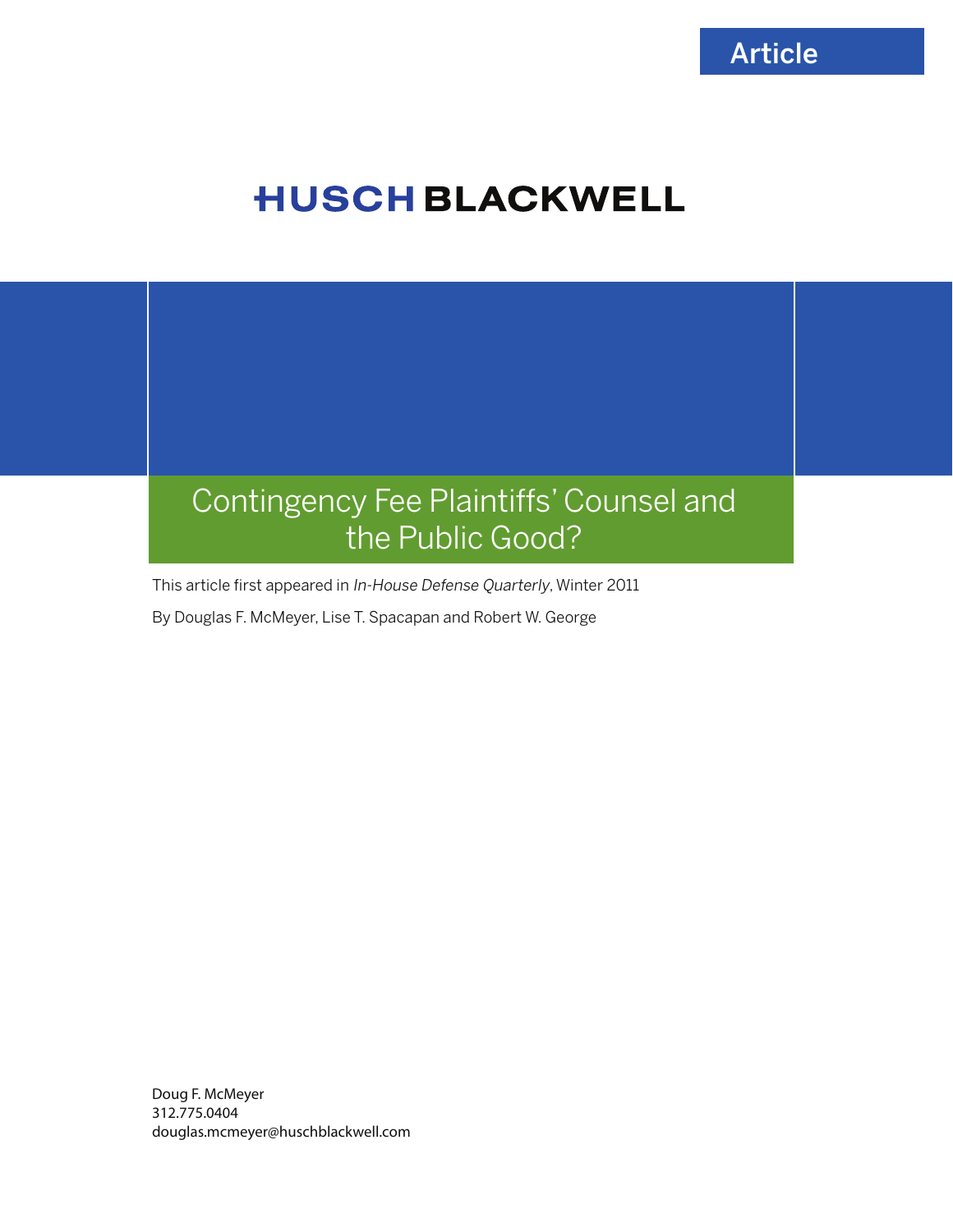# Table of Contents

| <b>Overview</b>                                                                                                      |    |
|----------------------------------------------------------------------------------------------------------------------|----|
| Scope of the Litigation                                                                                              | 1  |
| <b>Constitutional and Statutory</b><br><b>Implications</b>                                                           | 3  |
| <b>Court Examination of the Propriety of</b><br><b>These Relationshiops</b>                                          | 5  |
| Legislative and Executive Responses to<br><b>Contingency Fee Arrangements</b>                                        | 9  |
| The Playing Field Dramatically Shifts<br>When the State, Rather Than a Private<br><b>Plaintiff, Brings an Action</b> | 13 |
| <b>Selection and Supervision of Counsel</b>                                                                          | 17 |
| <b>Conclusion</b>                                                                                                    | 18 |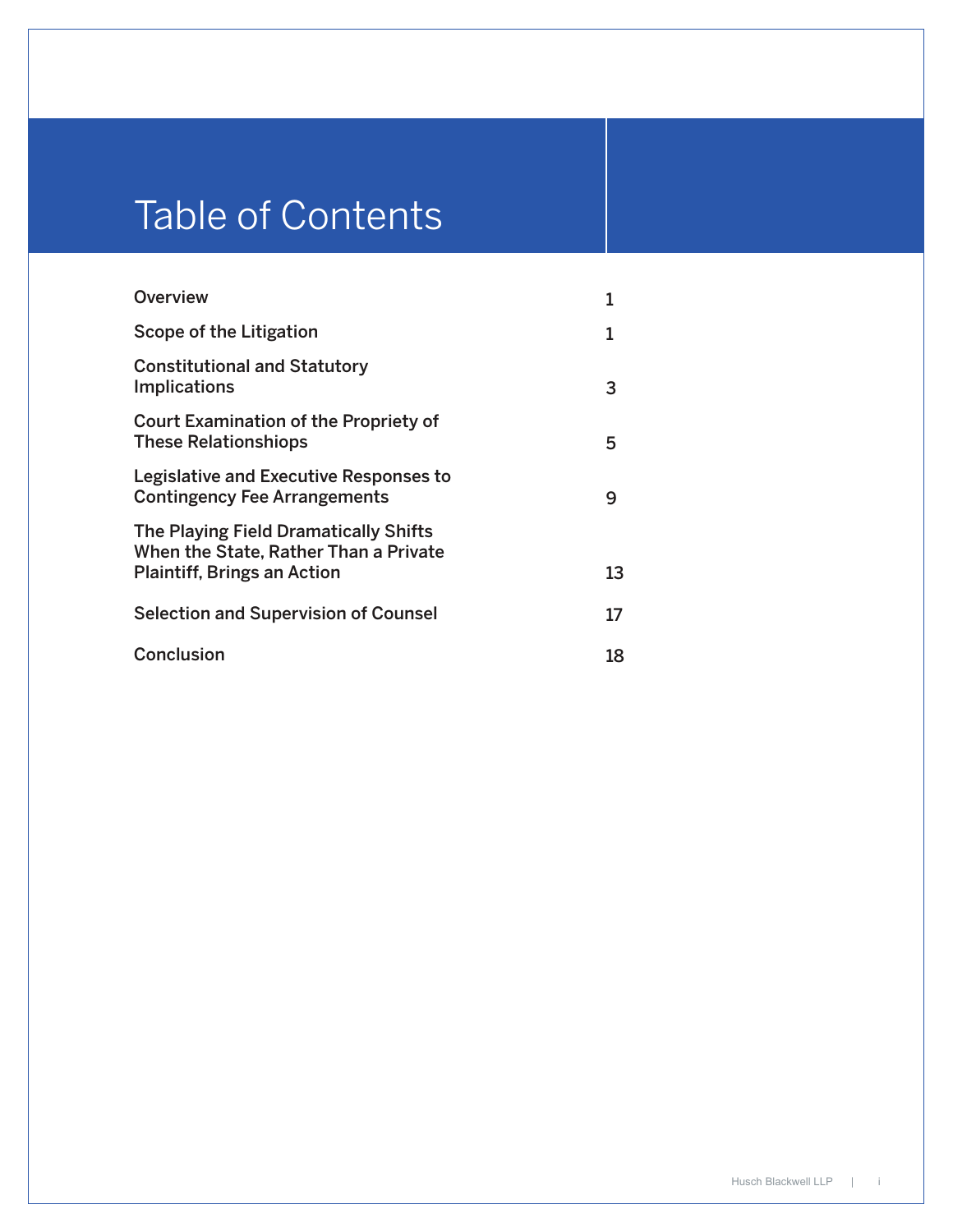#### **Overview**

State prosecutors are obligated to maintain impartiality when wielding the power of the state in pursuit of justice. Nonetheless, anytime a company's actions are under scrutiny by the state, it is easy to appreciate a target defendant's skepticism about whether the prosecutor is politically motivated or is truly impartial. The recent expansion of an alarming breed of litigation—where state attorneys general hire contingency fee lawyers to represent the interests of the state—means that corporate defendants must worry about a previously inconceivable threat to prosecutorial impartiality: personal financial gain. When contingency fee attorneys are engaged by the state, the self-interest of the contingency fee lawyer, who might make a personal fortune if successful, may cloud the good faith assessment of the public interest that an impartial prosecutor is required to make in the interests of justice.

Despite what would seem to be obvious legal and political concerns arising from this practice, we identified only a handful of states in which courts analyzed the propriety of a state attorney general's retention of contingency fee lawyers. Further, we found only 10 states with statutes expressly addressing the practice. To get a better sense of the frequency and nature of these arrangements, we served FOIA requests (or the state public records corollary) on the attorneys general of all 50 states and the District of Columbia. *See* Appendix A. As of the date this article was submitted, 49 states and the District of Columbia had responded to this request, although in a variety of ways with varying degrees of detail (due to a paper work error, New York was the only state who did not reply to the FOIA request). The attached chart, Appendix B, summarizes the responses received. Our chart reflects only what the states provided. We did not independently verify the information.

The FOIA responses reflect wide state-by-state variations in the practice of retaining private contingency fee counsel to represent the state's interests. This article presents an overview of the problems these public contingency fee contracts present and references the FOIA responses in an attempt to shed additional light on the scope and variations in this practice.

#### **Scope of the Litigation**

The lawsuits brought by the states against the tobacco companies in the 1990s taught a number of lessons. It taught the attorneys general the ease of pursuing litigation using the resources and efforts of contingency fee counsel, rather than the states' employees. It also taught the plaintiffs' bar how lucrative it can be to have a state as a client. Data from our FOIA requests show not only that the contingency fee bar is willing to represent the states, but also that members actively identify possible cases and solicit work on behalf of the states. Thus, a union now exists between some states—seeking to redress wrongs, reshape industries, or refill empty coffers—and private firms that seek to meet the needs of the states while advancing their own agenda and generating personal revenue.

Today, the scope of these contingency fee cases is as broad as tort law itself. Public cases are brought by private contingency fee lawyers as environmental cases asserting CERCLA, trespass, nuisance and unjust enrichment *(State of Oklahoma v. Tyson Foods, Inc.,* 565 F.3d 769 (10th Cir. 2009)); traditional "public nuisance" cases *(State of Rhode Island v. Lead Industries Ass'n, Inc.,* 951 A.2d 428 (R.I. 2008) and *County of Santa Clara v. Superior Court,* 50 Cal. 4th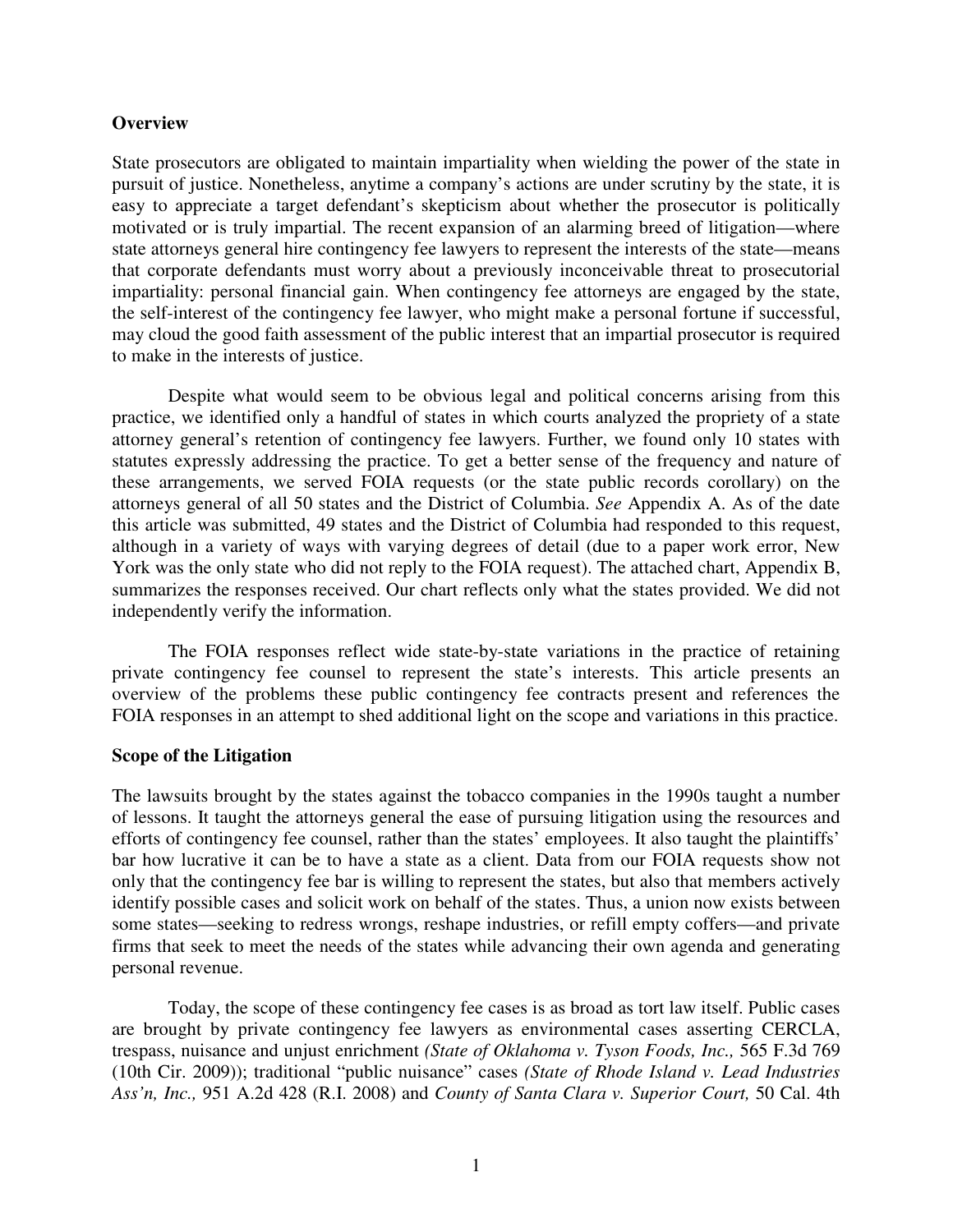35 (Cal. 2010)); collection cases; securities fraud cases; asbestos abatement cases; product liability cases; and traditional personal injury cases.

# **Tobacco**

In the high-stakes litigation the states brought against the tobacco industry, some 36 states engaged private contingency fee attorneys. These so-called "special assistants" were retained to help the states prosecute their cases. A Congressional Research Study was conducted to survey the various fee arrangements that were instituted by the states. See Congressional Research Service (CRS), *Attorneys' Fees in the State Tobacco Litigation Cases,* September 23, 1997. The CRS study reports the fee arrangements for the majority of states involved in the tobacco litigation and displays the significant variance in the fee arrangements utilized by the states.

# *Fee Arrangements in the Tobacco Litigation*

Many states constructed tiered contingency fee arrangements where one percentage was used for a recovery up to a certain dollar amount, and progressively higher recovery ranges contained progressively lower fee percentages. *See, e.g.,* Alaska CRS at 2. Other states simply provided a flat fee for all recovery. *See, e.g.,* Utah CRS at 12. Finally, some states simply stated that the "special assistants" were entitled to "reasonable attorneys fees." *See, e.g.,* Mississippi CRS at 8. The various fee arrangements in the first tier of recovery ranged between 10 and 25 percent and the diversity of percentages was no less dynamic in the higher ranges. Given the size of the awards to the states, the fees contingency fee counsel stood to receive was astounding. For instance, the contingency fee attorneys retained by Maryland stood to receive \$4 billion if the state succeeded in bringing its \$16 billion claim against the tobacco industry. *Phillip Morris Inc. v. Glendening,* 349 Md. 660, 669 (Md. 1998).

Ultimately, however, the contingency fee contracts did not control the fee awards. Instead, the states settled with the tobacco companies and entered into the "Master Settlement Agreement" (MSA), which required that the companies pay "'reasonable attorneys' fees to the private outside counsel.'" *State of New York v. Phillip Morris, Inc.,* 308 A.D. 2d 57, 60 (N.Y.A.D. 2003). The MSA called on the tobacco companies and the private attorneys to attempt to negotiate a fee agreement. If an agreement could not be reached, the parties submitted to final, binding and non-appealable arbitration. *Id.* The arbitration panel was not limited to considering any lodestar or hourly rate in making awards, and the awards were independent of the settlement amounts received by the states. *Id.* The MSA required the award to remain confidential. *Id.* at 61.

# *The Attorneys' Fees Awarded in New York*

Because of their confidential nature, the vast majority of fee awards in tobacco litigation are unknown. New York is an exception. New York State received a settlement of \$25 billion. The state's outside counsel asked for an award of between five and seven percent, which translated to an award between \$1.25 billion and \$1.75 billion. The arbitration panel awarded the attorneys just 2.5 percent of the recovery—still an astounding \$625 million. *Id.*

# **Lead Paint**

Following the tobacco cases, the contingency fee arrangement was repeated in cases against other industries. The best known examples are the cases against the lead-paint industry. In Rhode Island, California and elsewhere, states, cities and municipalities filed suits through contingency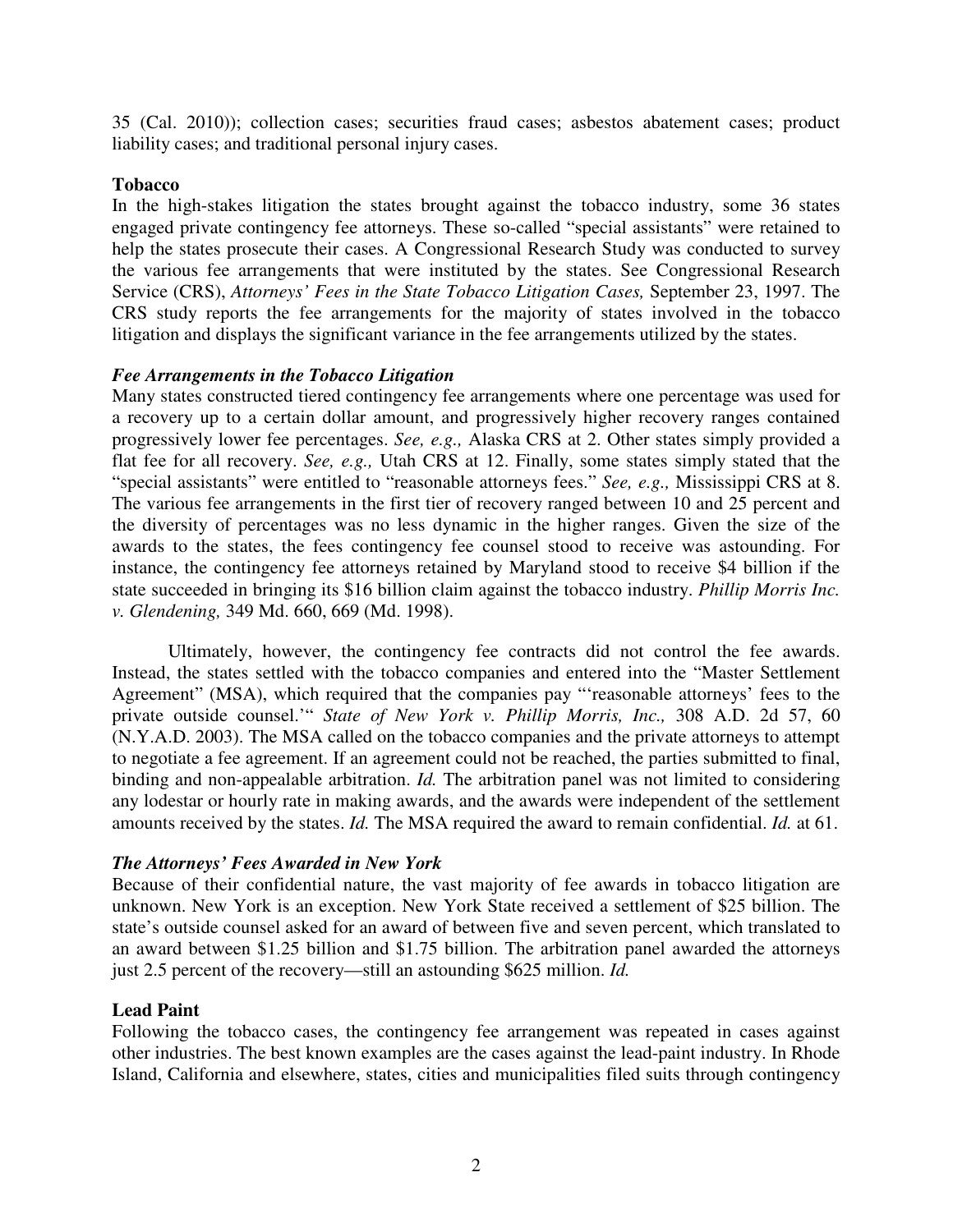fee attorneys against the industry alleging a public nuisance related to children ingesting lead paint.

In one such case, the State of Rhode Island adopted the tobacco litigation model and hired two outside firms to prosecute a case against multiple defendants. The firms were to be compensated with 16 2/3 percent of any recovery. *See* Appendix B. After the longest jury trial in Rhode Island's history, the jury returned a verdict against the paint manufacturers. The required abatement would have cost the defendants billions of dollars and netted untold millions for the contingency fee attorneys. *See* Thomas R. Bender, *et al., The Mouse Roars! Rhode Island High Court Rejects Expansion of Public Nuisance,* The Washington Legal Foundation (November 15, 2010) http://www.wlf.org/upload/FinalBenderFaulkGray.pdf. In 2008, however, the Supreme Court of Rhode Island reversed the verdict on appeal and in the process landed a striking blow to the unchecked expansion of public nuisance litigation. *State of Rhode Island v. Lead Industries Association, Inc.*, 951 A.2d 428 (R.I. 2008).

# **Modern Expansion of States' Use of Contingency Fee Lawyers**

Of the 50 responses to our FOIA request, 36 responses reported that they were using or had used—outside of the tobacco context—contingency fee counsel. Of the 14 states that did not report the use of contingency fee attorneys, only three states had statutes that explicitly limited the ability to engage outside counsel on this basis. The remaining 11 have no apparent statutory prohibition. *See* Appendix B.

The FOIA responses we received indicate that the tobacco model has been extended since the late 1990s to a host of other industries and situations. Some cases, such as the lead-paint cases, are well publicized. Other cases may not be well known. In the wake of the economic meltdown, many states are forming these arrangements to help recover funds that were invested as part of the state employee retirement systems or were wrongly paid out as part of state entitlement spending. There are cases for environmental damage, actuarial malpractice, deceptive lending, asbestos abatement and product liability. States are bringing cases against the pharmaceutical industry for everything from product liability to advertising the off-label use of prescription medications. A significant group of cases involve the average wholesale price litigation (AWP) in which the states are suing pharmaceutical companies for allegedly artificially inflating the prices paid for prescription medications. Some states are prosecuting these cases directly, but many are using contingency fee counsel.

# **Constitutional and Statutory Implications**

A defendant faced with a case brought by contingency fee counsel on behalf of a state has a host of arguments that could be raised in an effort to disqualify the counsel. In this article, we do not attempt to outline these challenges in detail, but we highlight some primary legal questions that should be preserved and ultimately addressed in the courts: federal constitutional and state constitutional and statutory challenges.

# **Federal Constitutional Issues**

A host of scholars raise real and substantial questions regarding the constitutionality of these fee arrangements, *See* "Constitutional and Political Implications: Private Contingent Fee Lawyers and Public Power" by Martin H. Redish on page 29; David M. Axelrad, and Lisa Perrochet,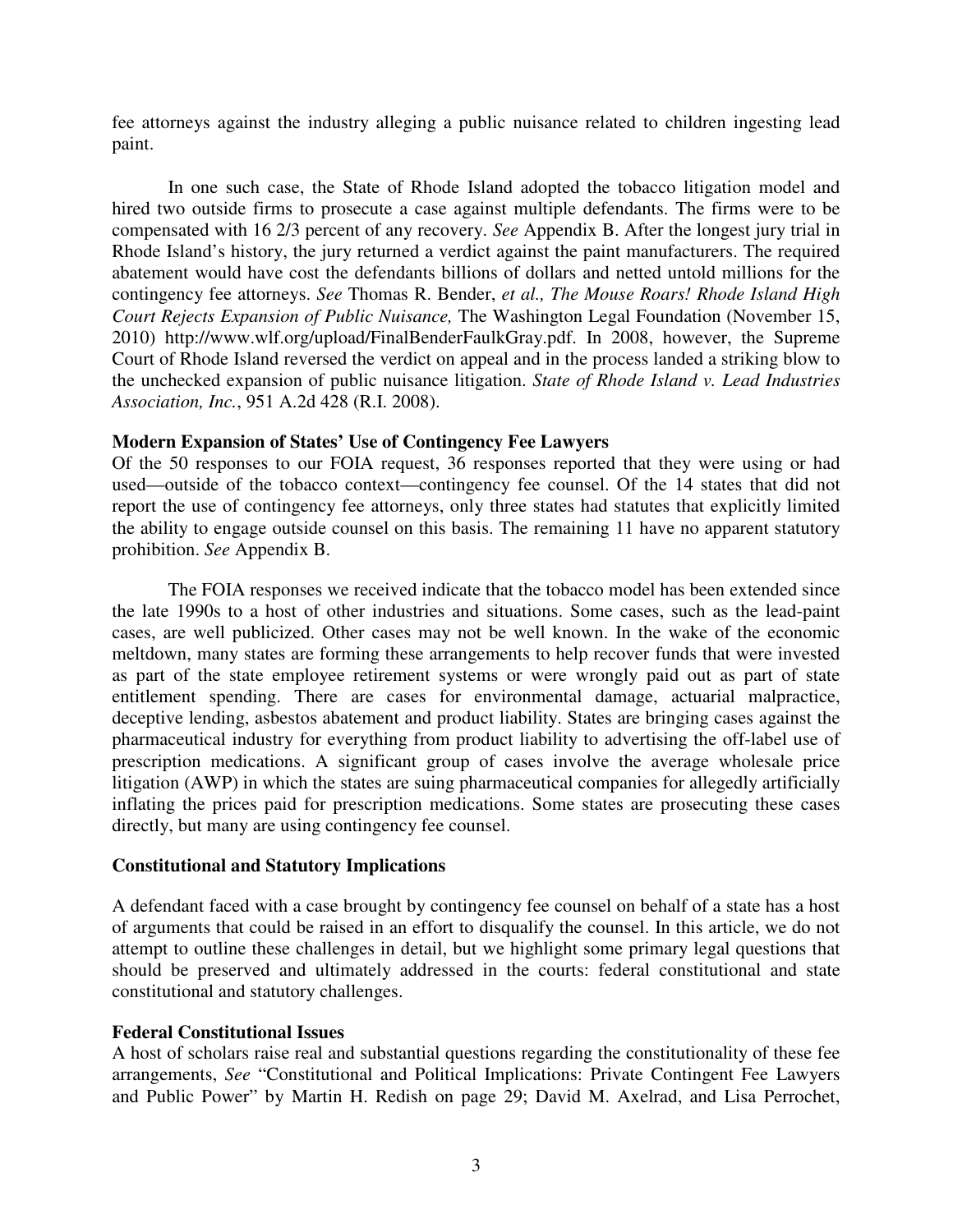*Public Nuisance: Public Entity Litigation and Contingency Fee Counsel, Public Nuisance Law* (November 15, 2010), http://www.nuisancelaw.com/learn/contingency%20fee-counsel; Martin H. Redish, *Private Contingent Fee Lawyers and Public Power: Constitutional and Political Implications*, 18 Sup. Ct, Econ. Rev. 77 (2010); and Donald G. Gifford, *Impersonating the Legislature: State Attorneys General and* Parens Patriae *Product Litigation*, 49 B.C. L. Rev. 913, 914 (2008).

## *Due Process Concerns*

The primary concern raised by scholars is whether it is a violation of procedural due process when a state retains a self-interested lawyer who stands to gain personally from successful litigation brought on behalf of the state. Essentially, the argument to be made is that when a contingency fee lawyer prosecutes a case on behalf of the state, the process ceases to be fair because the state's power is combined with the lawyer's perverse financial incentive to maximize damages, and not simply to see justice done. The California Supreme Court limits this perverse incentive, in certain circumstances. The court, in *People ex rel. Clancy v. Superior Court,* 39 Cal. 3d 740 (CA. 1985), specifically addressed the need for a prosecutor to be disinterested noting that

> a prosecutor's duty of neutrality is born of two fundamental aspects of his employment. First, he is a representative of the sovereign; he must act with the impartiality required of those who govern. Second, he has the vast power of the government available to him; he must refrain from abusing that power by failing to act evenhandedly.

Indeed, the court stated that the attorney general's duty "to govern impartially is as compelling as its obligation to govern at all." *Id.* at 746.

# *The "Phantom Notion" of Supervision*

Every court that has upheld a direct challenge to this arrangement has done so, at least in part, on the basis that the attorneys general maintain control of the litigation and supervise the litigation. In *City and County of San Francisco v. Phillip Morris,* the Northern District of California allowed a contingency fee relationship to go forward because the contingency fee counsel was "acting here as co-counsel, with plaintiffs' respective government attorneys retaining full control over the course of the litigation," *City and County of San Francisco v. Phillip Morris*, 957 F. Supp. 1130, 1135 (N.D. Ca. 1997). The court further noted that because plaintiffs' public counsel are actually directing this litigation, the court finds that the concerns expressed... regarding overzealousness on the part of private counsel have been adequately addressed." *Id.*

It is difficult, however, if not impossible, to analyze the degree of actual supervision being exercised by the states because the communications between the state attorneys general and the contingency fee lawyers typically are protected by attorney-client privilege and the work product doctrine. The California requirement that the defendants be able to contact a responsible attorney in the attorney general's office directly can help alleviate that concern, but even this is insufficient to actually show substantive involvement by the attorney general's office in the case. As one commentator puts it, as "a practical matter, it is impossible to see how a reviewing court could assure itself, in the individual case, that such control is in fact being exercised." Reddish,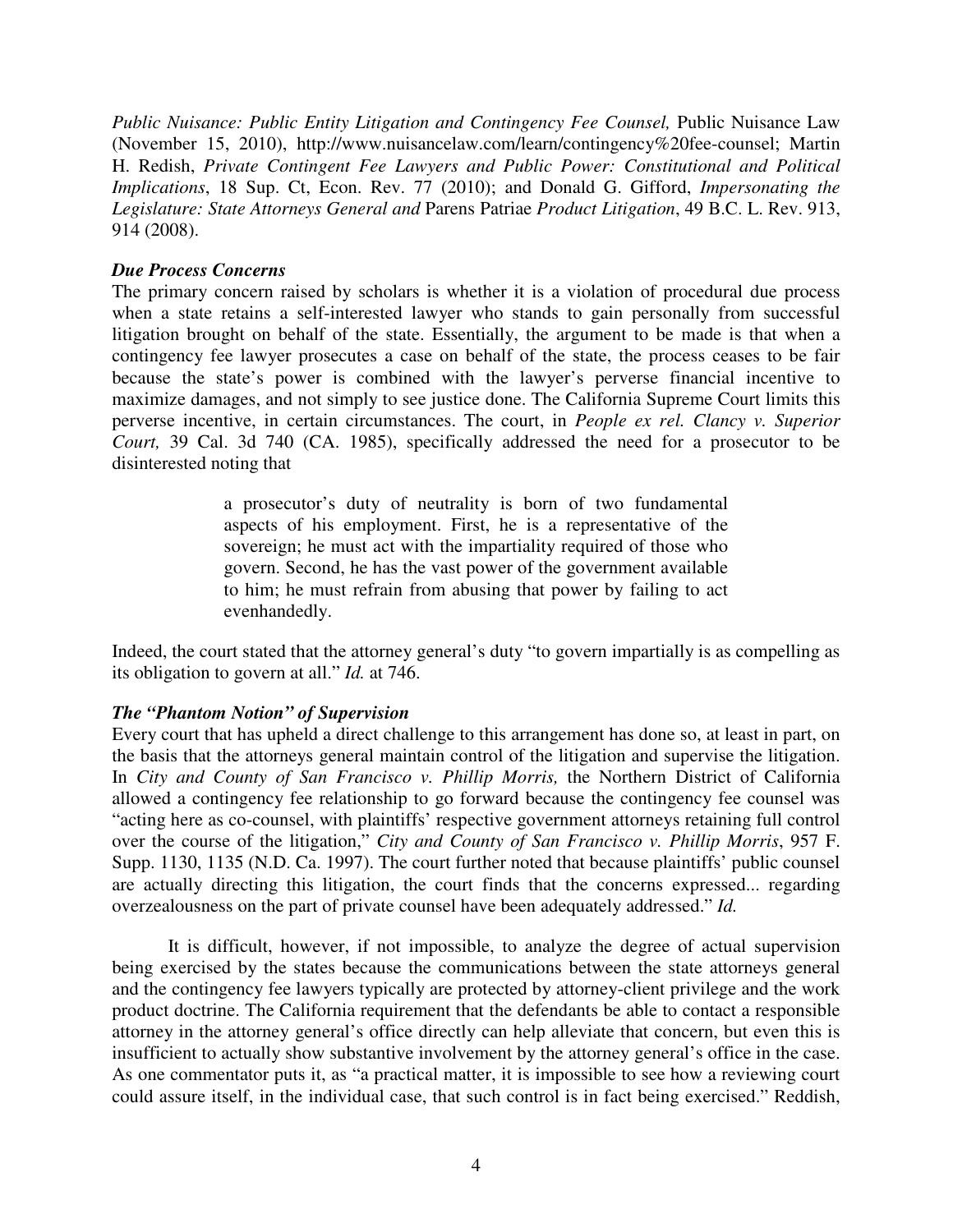*Private Contingent Fee Lawyers and Public Power: Constitutional and Political Implications,* 18 Sup. Ct. Econ, Rev. at 106.

The California Supreme Court bypassed this issue by stating that it refused to believe that parties would not abide by the terms of their contract. *Santa Clara,* 50 Cal. 4th at 62. As at least one scholar notes, the use of "an 'honor system' by the very party whose behavior threatens to violate the Constitution is hardly an effective means of implementing judicial review." *Reddish Private Contingent Fee Lawyers and Public Power: Constitutional and Political Implications*, 18 Sup. Ct. Econ. Rev. at 106.

# *Potential for Quid Pro Quo Accusations*

In addition to the potential unconstitutionality of the relationship itself, there is also the occasional appearance of a quid pro quo relationship between private contingency fee counsel and the politicians who have the discretion to award the contracts. The *Wall Street Journal* has run several articles on this concern. In the first of the articles, the paper reported that Pennsylvania's Office of General Counsel negotiated a deal to retain a law firm, at the same time the firm was contributing over \$90,000 to the governor's campaign. *The State Lawsuit Racket,*  Wall St. J., April 8, 2009, at Al2. The *Wall Street Journal* ran several other articles on what it called "pay to sue." The paper noted that the same firm that had donated so heavily in Pennsylvania also made donations totaling \$205,000 in four other states where the firm had or was developing contracts. *The Pay-to-Sue Business,* Wall St. J., April 16, 2009, at A14; and *Pay to Sue on the Docket,* Wall St, J., July 28, 2009, at A14.

# **State Statutory and Constitutional Challenges**

There are also state constitutional and statutory challenges that can be raised. Such challenges will be unique to the state, but a common area of focus may be that these arrangements violate the separation of powers because they allow the attorneys general to allocate a potentially large percentage of state funds to a private party without legislative authorization.

In addition, some states may have separate causes of action that could be raised as a collateral attack on the fee arrangement. *See, e.g., Kinder v. Nixon,* 2000 WL 684860, No. WD 56802 (MO Ct. App, May 30, 2000) (discussed below). For instance, an action could be brought on behalf of state taxpayers to enjoin the expenditure of funds that would be required to oversee the contingency fee counsel. Though varied, these state constitutional and statutory arguments should not be overlooked by defendants.

# **Court Examination of the Propriety of These Relationships**

In most states, the courts have not addressed the propriety of these relationships. With one known exception—Wisconsin—the courts that have addressed these arrangements have allowed them to proceed. The courts have, however, used varied rationales for allowing these relationships. Furthermore, just because a court allowed a contingency fee arrangement to go forward in one type of case does not mean that the court will allow it to go forward in every type of case. In distinguishing cases that appear to prohibit these relationships, courts note the diversity of liberty interests and types of remedies that can be sought by the state in public nuisance cases. Moreover, historic cases that allowed these relationships may be distinguishable from the modern cases based on whether the state brought the action in a proprietary or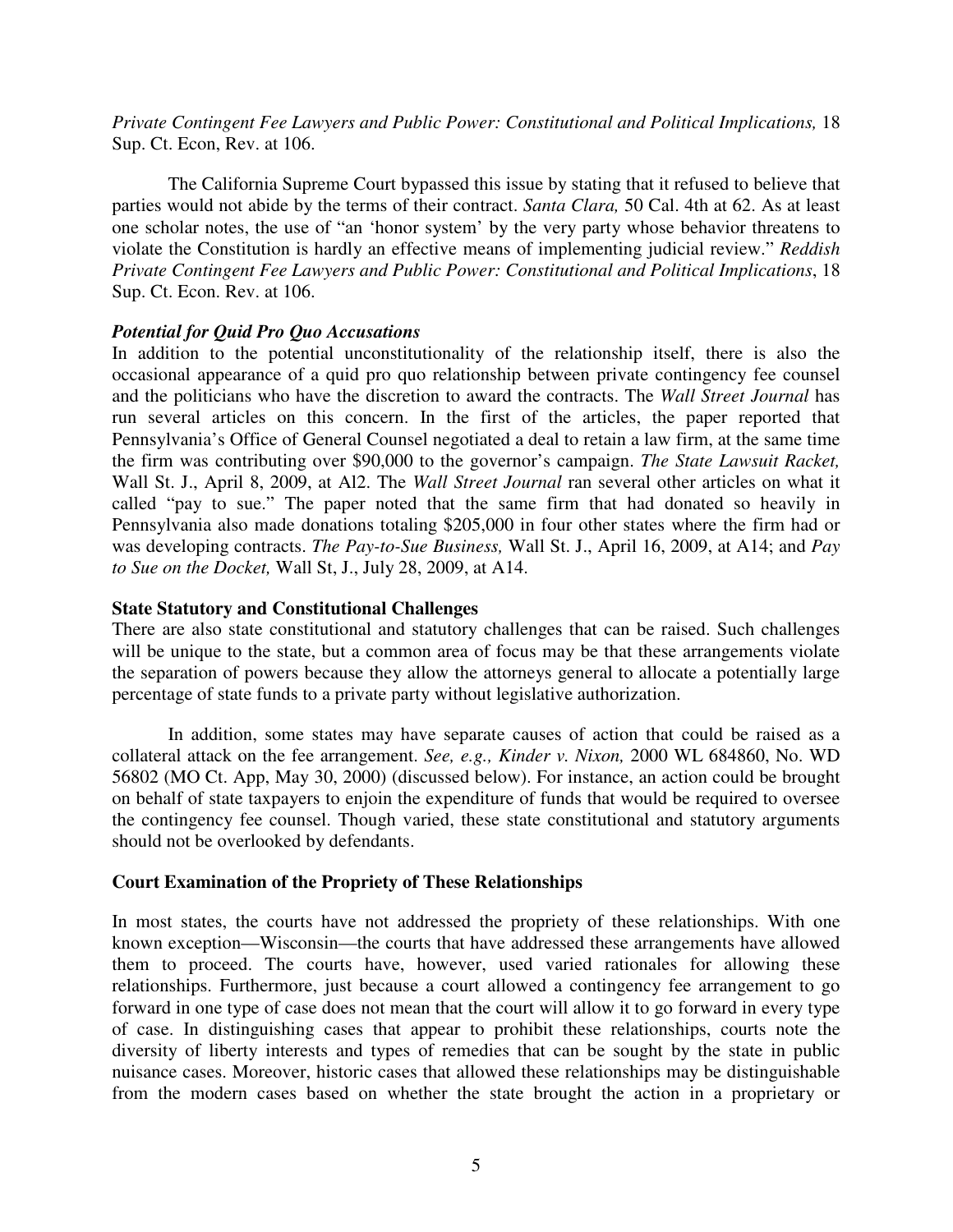sovereign capacity. *See generally* Teresa Gillen, *A Proposed Model of the Sovereign/Proprietary Distinction,* 133 U. Pa. L. Rev. 661 (1985). Clearly, the body of law is *not* well settled and there are very significant constitutional and practical challenges regarding the impropriety of these relationships that the courts have not yet addressed head on. As this article goes to press, the authors are aware of a petition for *writ of certiorari* that is pending before the United States Supreme Court following the California Supreme Court's decision in *County of Santa Clara v. Superior Court,* 50 Cal, 4th 35, 235 P.3d 21 (2010). *See* Abigail Rubenstein, *High Court Urged to Take on Contingency Fees Suit,* Law 360, http://www.law360.com/productliability/ articles/212180 (December 3, 2010).

# *Rhode Island v. Lead Industries Association, Inc.***—Allowed Because Attorney General Maintained "Absolute and Total Control"**

In Rhode Island, the state supreme court upheld the contingency fee relationship between the state and the private attorneys. The court's opinion included an entire section discussing the unique role of the attorney general and how that role is distinguished from that of the usual advocate, and yet the court still allowed a private, self-interested party to assume that role so long as the attorney general controlled the litigation. *State of Rhode Island v. Lead Industries, Ass'n, Inc.,* 951 A.2d 428, 471- 74 (R.I. 2008).

The court concluded that the attorney general was not precluded from hiring contingency fee counsel "so long as the Office of Attorney General retains absolute and total control over all critical decision-making in any case in which such agreements have been entered into." *Id.* at 475. According to the court, the "case-management authority of the Attorney General" must be "'final, sole and unreviewable'" where a contingency fee agreement is involved. *Id.* at 476.

The court also stated that to be valid, a contingency fee contract must, at a minimum, make it clear that the attorney general: 1) maintains "complete control over the course and conduct of the case;" 2) "retains a veto power over any decisions made by outside counsel;" and 3) ensures "that a senior member of the attorney general's staff must be personally involved in all stages of the litigation." *Id.* at 477. The court went on to reject the argument that the contingency fee arrangement violated Rhode Island's law on appropriations, noted that judicial oversight of the fee award was essential, and concluded that the contract at issue met these basic thresholds and was therefore valid. *Id.* at 477-80.

# *County of Santa Clara v. Superior Court***—Allows the Relationship in Principle but Remands for Inadequate Contracts**

In a similar vein, the Supreme Court of California generally upheld a contingency fee arrangement and in the process distinguished an earlier decision that had held that "all attorneys prosecuting public-nuisance actions must be 'absolutely neutral.'" In *Santa Clara,* the court distinguished the decision in *Clancy,* 39 Cal. 3d D 740 (1985), in which a municipality sought to close an adult book store by declaring it a public nuisance. In distinguishing *Clancy,* the court noted the broad range of liberty interests that may be at stake in various kinds of public nuisance suits. Ultimately, the court concluded that when a case is quasi-criminal in nature and seeks the closure of a business, the prosecutor must be neutral. However, in cases where the liberty interest at stake is akin to that which would be found in an ordinary civil case, contingency fee arrangements are valid "if neutral, conflict-free government attorneys retain the power to control and supervise the litigation." *Santa Clara,* 50 Cal. 4th at 58. *See also San Francisco,* 957 F.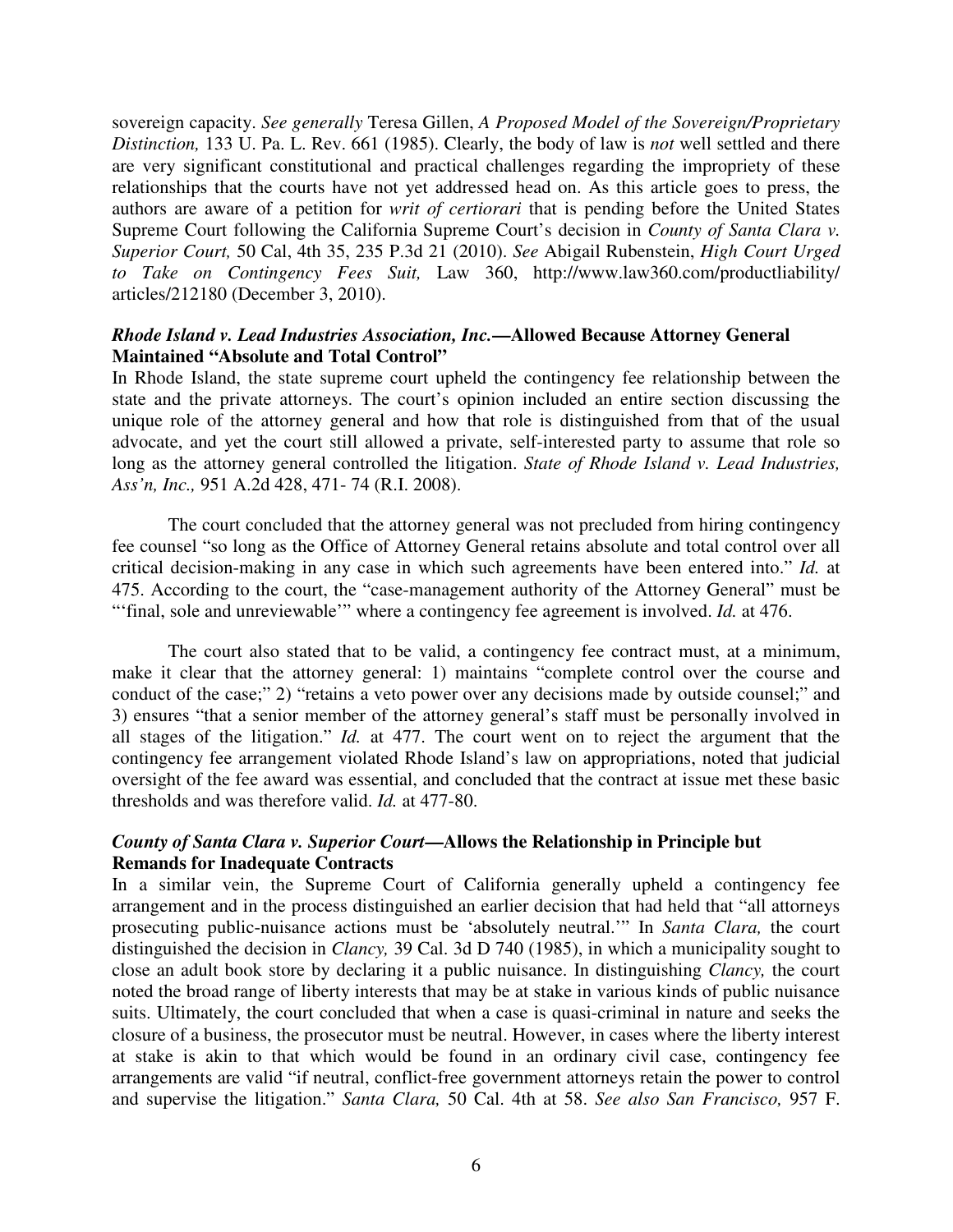Supp. at 1135 (adopting a similar rationale to distinguish *Clancy* from a state tobacco case). The court further stated that "critical decisions... may not be delegated to private counsel possessing an interest in the case, but instead must be made by government attorneys." *Id.* at 61.

In an effort to provide some guarantee of active supervision, the court gave specific direction on how to enhance the contracts that form these relationships. The court stated that more was required than "boilerplate language regarding 'control' or 'supervision.'" Instead, the retainer agreements must specify "certain critical matters regarding the litigation that contingentfee counsel must present to government attorneys for decision." *Id.* at 63. The court went on to provide a non-exclusive list of provisions that must be included in the contract: 1) the right to settle must be controlled by the state; 2) defense counsel must have the right to contact the lead government attorney directly without consulting with the contingency fee counsel; 3) government attorneys must retain complete control over the course and conduct of the case; 4) government attorneys must retain a veto power over any decision of the outside counsel; and 5) a government attorney with supervisory authority must be personally involved in overseeing the litigation. *Id.* at 63-64.

The court then remanded the case to the trial court because the agreements presented were deficient under the court's newly announced standard. The court gave the public entities a chance to continue the litigation after submission of appropriate retention agreements. *Id.* at 65. Justice Werdegar, concurring, noted that even with these provisions in place, he saw a potential for the attorneys to choose a less valuable money judgment as opposed to the more valuable abatement because absent such a money judgment, the public entities could not afford to pay their attorneys. *Id.* at 65-66.

#### *Kinder v. Nixon***—Rejecting a Taxpayer Attack**

In *Kinder v. Nixon,* 2000 WL 684860 (Mo. Ct. App. 2000), two individual taxpayers challenged the legality of a contingency fee arrangement the state entered into in the tobacco cases. The challenge was based on three elements: the legality of paying the contingency fee attorneys without appropriation from the legislature; a state statute prohibiting state officials from receiving personal pecuniary benefit; and a purported rule that prevented assistant attorneys general from being compensated by funds at stake in the litigation. Missouri's intermediate appellate court rejected all three claims.

The court rejected the claim that the contract violated the power of the purse by expending funds without appropriation. First, the court noted that the contract did not require payment be made without appropriation. Moreover, the court noted that the law in the state presumes that the public officials will act lawfully and therefore not make payment without appropriation. Additionally, the court noted that the violation was speculative because the MSA provided for separate negotiations regarding attorney's fees that would not come from any award received by the state. *Id.* at \*6-11.

The appellate court's rationale, that essentially accepted the argument that the judgment constituted state funds, is distinct from that adopted by Maryland's high court in *Phillip Morris Inc. v. Glendening,* 349 MD 660 (1998). In *Glendening,* the court reasoned that the "gross recovery from the tobacco litigation is not 'State' or `public' money subject to legislative appropriation until the State has fulfilled its obligation under the Contract, collected the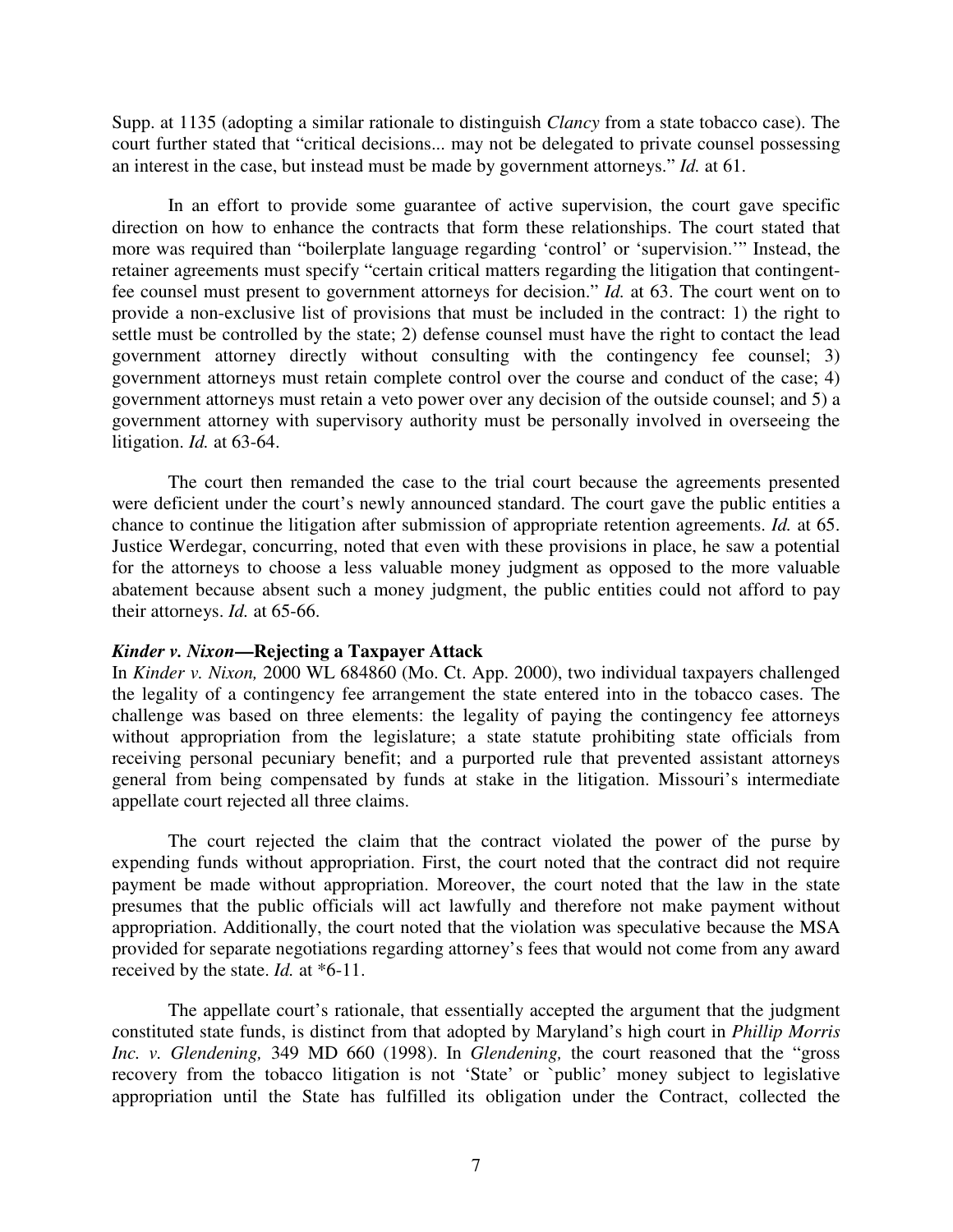recovery, net of the contingency fee and litigation expenses, and deposited the funds in to the State Treasury." *Glendening* at 682.

The *Kinder* court also found inapplicable the state's statute that prohibits state officials from receiving personal pecuniary benefit from actions which end favorably. In doing so, the court relied upon the fact that control of the proceeding was vested in the attorney general. Therefore, the court concluded that the statute is inapplicable because the contingency fee counsel was no more than an attorney representing a client. *Kinder* at \*11-12.

Finally, the court rejected the argument that the contingency fee counsel contract violated a state rule prohibiting assistant attorneys general from being paid from funds that are at stake in the litigation. The court initially rejected the argument that the relevant case law created a rule. The court went on to note that even if there were a rule, the particular agreement fell outside of the scope of the cases that had created the rule. Finally, the court reasoned that even under the plaintiffs' interpretation, the contract was valid because it called for the attorney's fee to be calculated based on the monetary award, and not to come *from* the award thus making it possible for the legislature to appropriate funds to pay the contingency fee attorneys. *Id.* at \*13-14. The court never addressed the fact that through use of these contracts, the attorney general had obligated the state to expend these resources without authorization to do so.

### *Oklahoma v. Tyson Foods***—Allowed Without Discussion**

In 2005, the State of Oklahoma used private-contingency fee counsel to bring suit against eight out-of-state poultry companies for allegedly contaminating the Illinois River Watershed with pollution from chicken manure that had been used by contract farmers as a fertilizer. In the contract between the state and the contingency fee counsel, the state promised to pay its contingency fee attorneys up to 50 percent of all monetary recovery after costs. Tyson challenged this fee arrangement, but, due to a number of complicating factors, the court did not address the motion until two years into the litigation. When the court did finally address the motion, it denied Tyson's motion without comment.

# *Commonwealth of Pennsylvania v. Janssen Pharmaceutica***—Defendants Lacked Standing to Challenge the Relationship**

Most recently, the Pennsylvania Supreme Court entertained a challenge to a contingency fee arrangement, but allowed the fee arrangement to go forward because the defendants lacked standing to challenge the contract. At issue in the case was the retention by the Office of General Counsel—the State of Pennsylvania's attorney who is controlled by the executive branch—of contingency fee attorneys to prosecute a case against the makers of Risoerdal, an anti-psychotic medication. *Commonwealth of Pennsylvania,* No. 24 EAP 2009, 2010 WL 4366452 (PA Aug. 17, 2010). The defendant, Janssen Pharmaceutica, argued that the arrangement was unconstitutional and specifically noted that attorneys from the private firm of Bailey Perrin Bailey LLP (Bailey) were the only attorneys to enter appearances. The complaint itself was signed by Bailey's local counsel, not by an official of the state government. Finally, Janssen noted that the contract was problematic because the ability to settle for non-monetary damages was restricted by the contract requirement that any settlement include reasonable compensation for Bailey. *Janssen,* 2010 WL 4366452 at \*1-2. Despite the seemingly clear-cut conflicts of interest and limits on state control, the majority of the court dismissed Janssen's challenge without addressing the constitutional issues. The court found that Pennsylvania's unique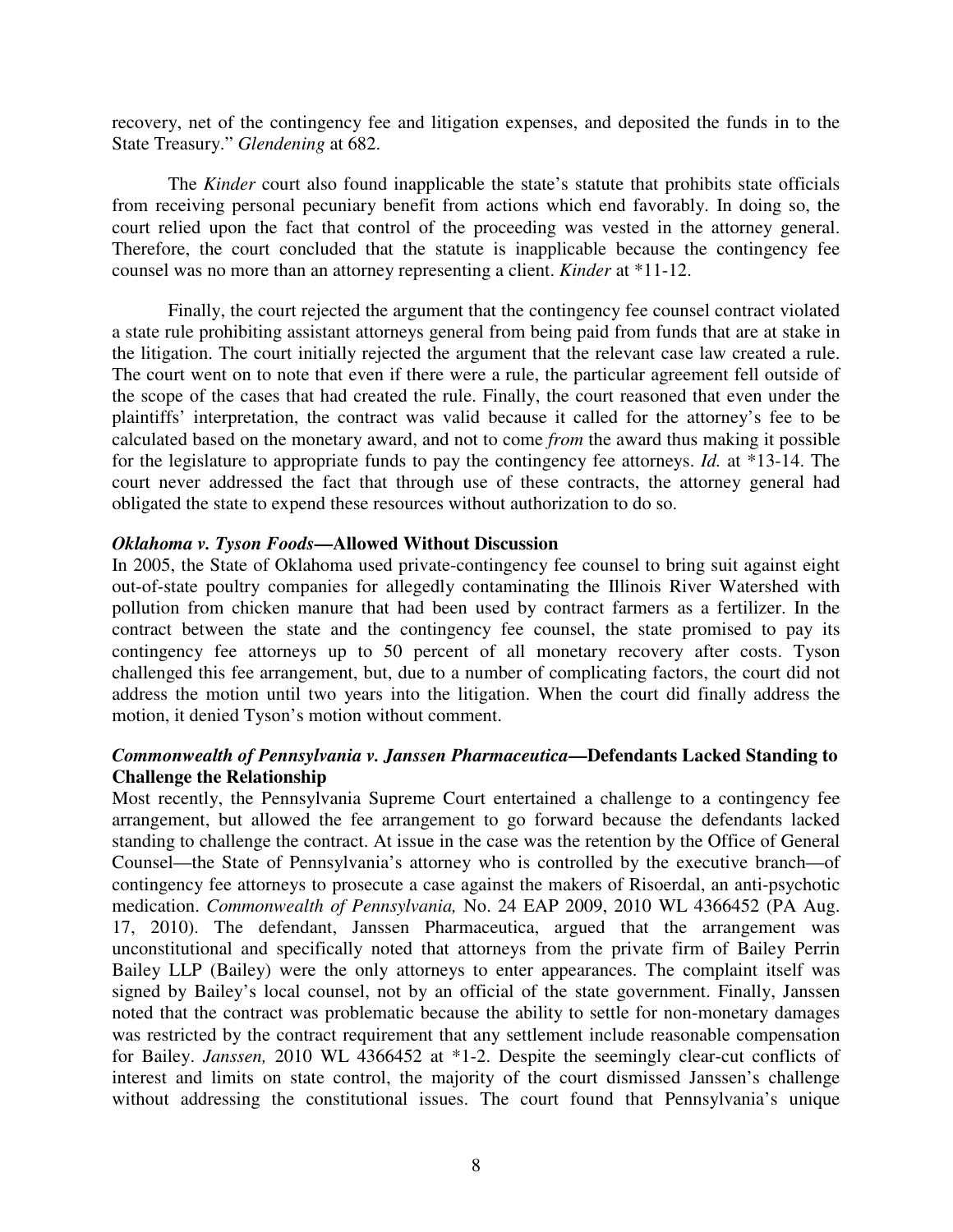statutory scheme prohibited anyone from challenging the state's legal representation other than the state agency being represented.

In dissent, Justice Saylor found that Janssen's constitutional claims were sufficient to provide standing because Janssen had a "substantial, direct, and immediate interest in disqualifying Bailey Perrin and precluding the Commonwealth from pursuing relief through similar contingent-fee contracts with outside counsel." *Janssen,* 2010 WL 4366452 at \*9-11. Thus, while Justice Saylor's dissent did not address the merits of Janssen's argument, it concluded that Janssen had standing to be heard.

#### **Other Cases**

In addition to the cases discussed above, the authors are aware of other cases—many of which are unpublished trial court orders—that impact this discussion. Two notable cases arose in New Jersey and Wisconsin.

In response to our FOIA request, New Jersey produced, *inter alia,* an amended contingency fee contract. The contract was amended in response to a 2004 New Jersey trial court order in the case of *New Jersey Society for Environment v. Campbell,* MERL-343-04. Though the authors were unable to locate the order, the text of the contract's amendments indicates that the trial court found that the contingency fee contract used by New Jersey was inadequate. To rectify this deficiency, the amended contract added conditions including that all filings be cosigned by a liaison from the attorney general's office; fees paid must adhere to the Rules of Professional Conduct; the fee arrangement must comport with New Jersey Court Rule 1:21-7 (which caps contingency fees within the state); and if the amount in controversy or in recovery exceeds \$2 million, the award must be approved by the court.

Also in response to our FOIA request, a representative from the Wisconsin governor's office reported that during the tobacco litigation, a state trial court orally ruled that the state's contingency fee contract was unconstitutional. The court's order was not reduced to writing and the authors were unable to obtain a copy of the transcript. Therefore, the precise grounds for the holding are not known. Because the state settled the case as part of the MSA shortly after the trial court's order, the attorneys' fee issue was never appealed.

The authors are also aware of decisions in other jurisdictions that were rendered during the tobacco litigation, for instance in Ohio. These cases are, however, for the most part unreported trial court orders that were rendered moot by the MSA. *See Kinder,* 2000 WL 684860 at \*2 (noting that the Missouri attorney general added a count for a declaratory judgment on the contingency fee arrangement as the tobacco defendants "consistently and repeatedly challenged the validity of contingent fee contracts").

#### **Legislative and Executive Responses to Contingency Fee Arrangements**

In the majority of states, the regulation of these relationships is, at best, informal and controlled in large part through the discretion exercised by elected officials. However, there are a few states whose legislative or executive branches have considered these relationships and acted on or proposed legislation to limit or otherwise control their nature.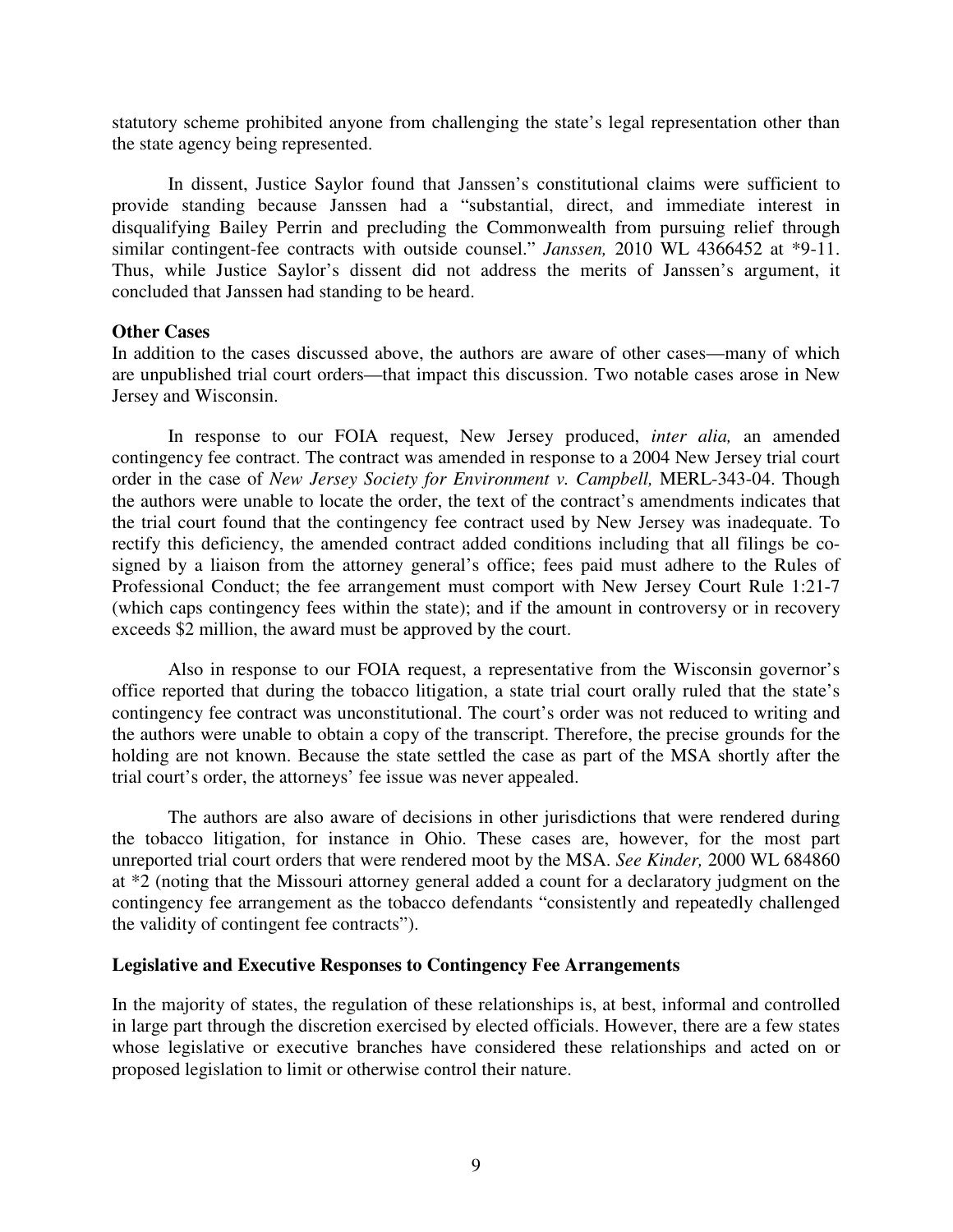## **Legislative Responses**

Several states have statutes specifically governing the formation and operation of contingency fee arrangements. Others have expressly rejected such arrangements.

#### *Texas—Allows with Limits*

In Texas, the legislature requires that before the attorney general enters into a contingency fee contract, the state agency that referred the matter must approve and sign the contract. Where the contract was not referred to the attorney general by a state agency, the governor must authorize and sign the contract. *See* Texas Statutes §2254.103. Even then, Texas requires that government officials make specific findings of fact including that 1) there is a substantial need for the legal services; 2) the services cannot be adequately performed by the attorneys and supporting personnel of the state; and 3) the services cannot reasonably be obtained from attorneys in private practice under a contract providing "only for the payment of hourly fees, without regard to the outcome of the matter." *Id.* These findings of fact must also be presented to the "Legislative Budget Board" if the potential recovery is greater than \$100,000. *Id.* Therefore, under Texas law, before a significant contingency fee contract may be entered, both the executive and legislative branches must authorize the action.

### *Wyoming—Allows with Limits*

Wyoming does not include much detail in its contingency fee statute, but nevertheless requires the attorney general and the governor to cooperate before a case may be brought. The Wyoming statute states that "[w]ith the approval of the governor the attorney general may retain qualified practicing attorneys to prosecute fee-generating suits for the state if expertise in a particular field is desirable." W.S. 1977 §9-1-603(b). Thus, there is no required finding of facts and no legislative oversight of these relationships.

# *Colorado—Allows*

Colorado generally allows these relationships, but requires the contingency fee counsel submit records monthly and places some limitations on the fees that can be awarded. Under Colorado law, the private counsel must submit a monthly statement to the government entity that hired him or her stating the number of hours of services provided and the nature of such services. At the conclusion of the case, the hourly rate is calculated by dividing the award by the number of hours of legal service that were provided. In no event may the award given exceed an hourly rate of \$1,000 per hour. C.R.S.A. §13-17-304.

#### *Arizona—Allows*

The Arizona statute provides that contingency fee counsel are to be paid a set hourly rate of \$50 per hour "contingent upon and payable solely out of the recovery obtained" in the suits initiated. A.R.S. §41-191. This fee may be set aside where the "court in which the case is pending has the authority to set a fee in conjunction with a given case." Not surprisingly, all current Arizona contingency fee cases are collection matters.

#### *Arkansas—Allows with Limits*

Arkansas has two statutes that deal with contingency fee attorneys. The first does not specifically reference contingency fee counsel, however, it places limits on the hiring of "special counsel" and requires the governor's approval. The statute further provides that the compensation "shall be fixed by the court where the litigation is pending." A.C.A. §25-16-702. The second statute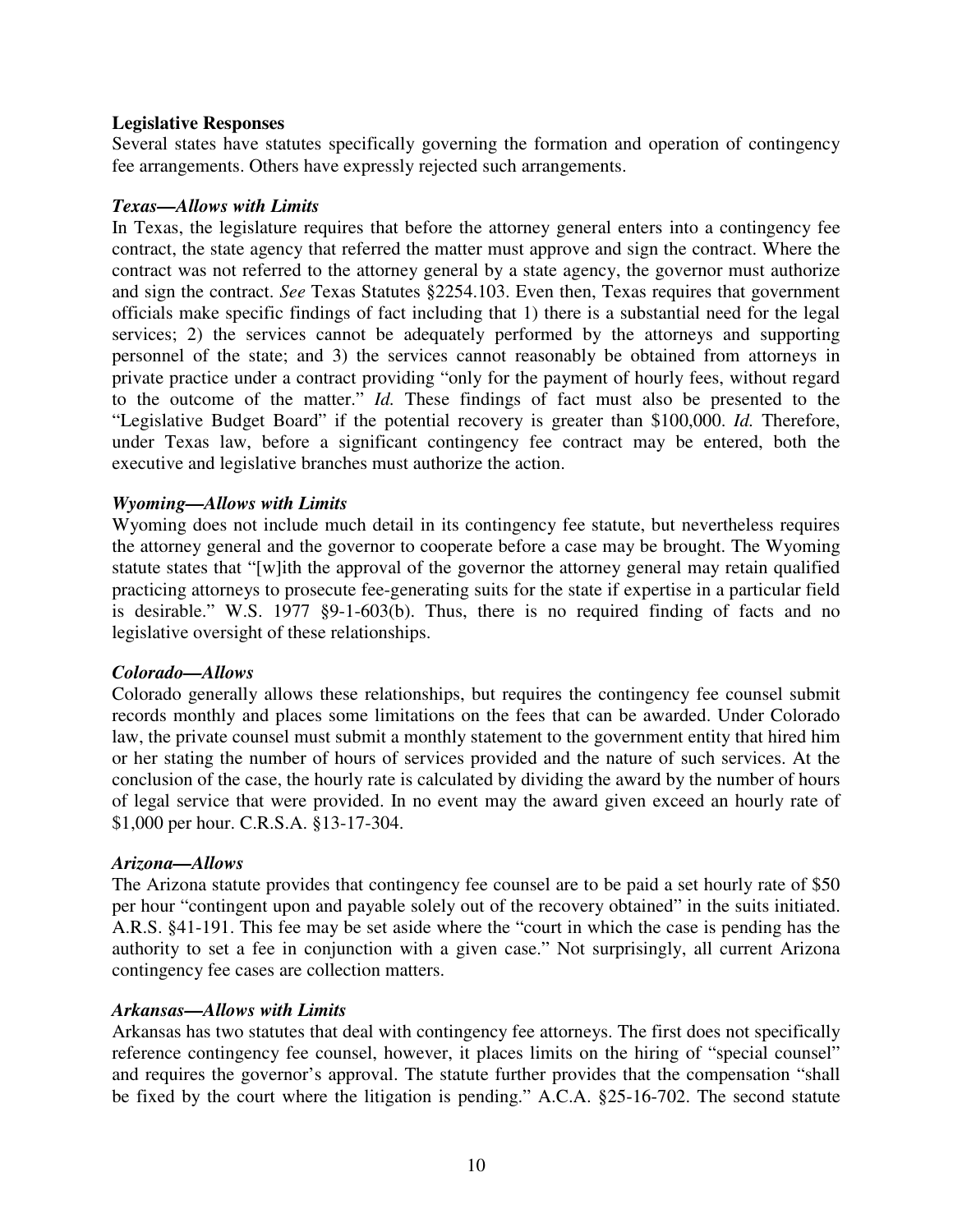deals specifically with collections cases and caps the contingency fee at 25 percent. A.C.A. §25- 16-708.

## *Kansas—Allows with Limits*

Kansas's "Sunshine Act" provides that where an attorney is hired by the state on a contingency fee basis, the fees shall be approved by the judge "after an evidentiary hearing and prior to final disposition of the case by the district court." At this hearing "any individual may provide information to the court and be heard before the court with regard to the reasonableness of attorney fees paid." The statute also provides a list of factors that the court shall consider in determining what constitutes reasonable compensation. The factors included are: time and labor required; novelty and difficulty of the question; skill requisite to perform the legal service properly; likelihood that acceptance of this work precluded other employment by the attorney; fee customarily charged for similar services; amount obtained in the result; time limitations imposed by the client or circumstances; nature and length of the relationship with clients; and experience and reputation of the attorney(s). K.S.A. 75-37, 135.

# *North Dakota—Allows with Limits*

North Dakota has one of the most restrictive statutes regarding the hiring of outside counsel on a contingency fee basis. The statute prohibits the attorney general from appointing or allowing to be employed any contingency fee counsel where the "amount in controversy exceeds one hundred fifty thousand dollars" unless the attorney general receives prior approval from "the emergency commission." The "emergency commission" consists of the governor, the secretary of state, the majority leaders of the state's house and senate, and the chairs of the senate and house appropriations committees. http://www.nd.gov/sos/emergency-commiss/authoritymembership.html (November 24, 2010). The statute goes on to prohibit government agencies from forming contingency fee contracts without the appointment of a special assistant attorney general. NDCC 54-12-08.1.

#### *Wisconsin—Allows*

The State of Wisconsin places the authority to form these contracts in the hands of the governor. The statute provides wide discretion to the governor's decision to employ outside counsel and allows the governor to appoint the outside counsel to assist the attorney general or to act in the attorney general's place. However, as noted below, the fact that the governor has the authority does not suggest how he or she may choose to exercise that authority.

# *Louisiana—Failed to Pass Law That Allows*

Louisiana allows contingency fee contracts in collections cases and with regard to schools. Recently, in the wake of the Deepwater Horizon spill, Louisiana's Attorney General, Buddy Caldwell, has advocated allowing these relationships more globally. Bill Barrow, *Attorney General Seeks Cash, Power to Hire Outside Lawyers in Fight Against Gulf Oil Spill,* Nola.com, http://www.nola.com/news/gulf-oil-

spill/Index.ssf/2010/05/attorney\_general\_seeks\_cash\_po.html. November 16, 2010, Caldwell argued that this change in the law was needed so that he could hire "the best lawyers" and achieve "something close to a level playing field." Despite the attorney general's advocacy, the legislation failed to pass. *See* S.B. 731 (2010).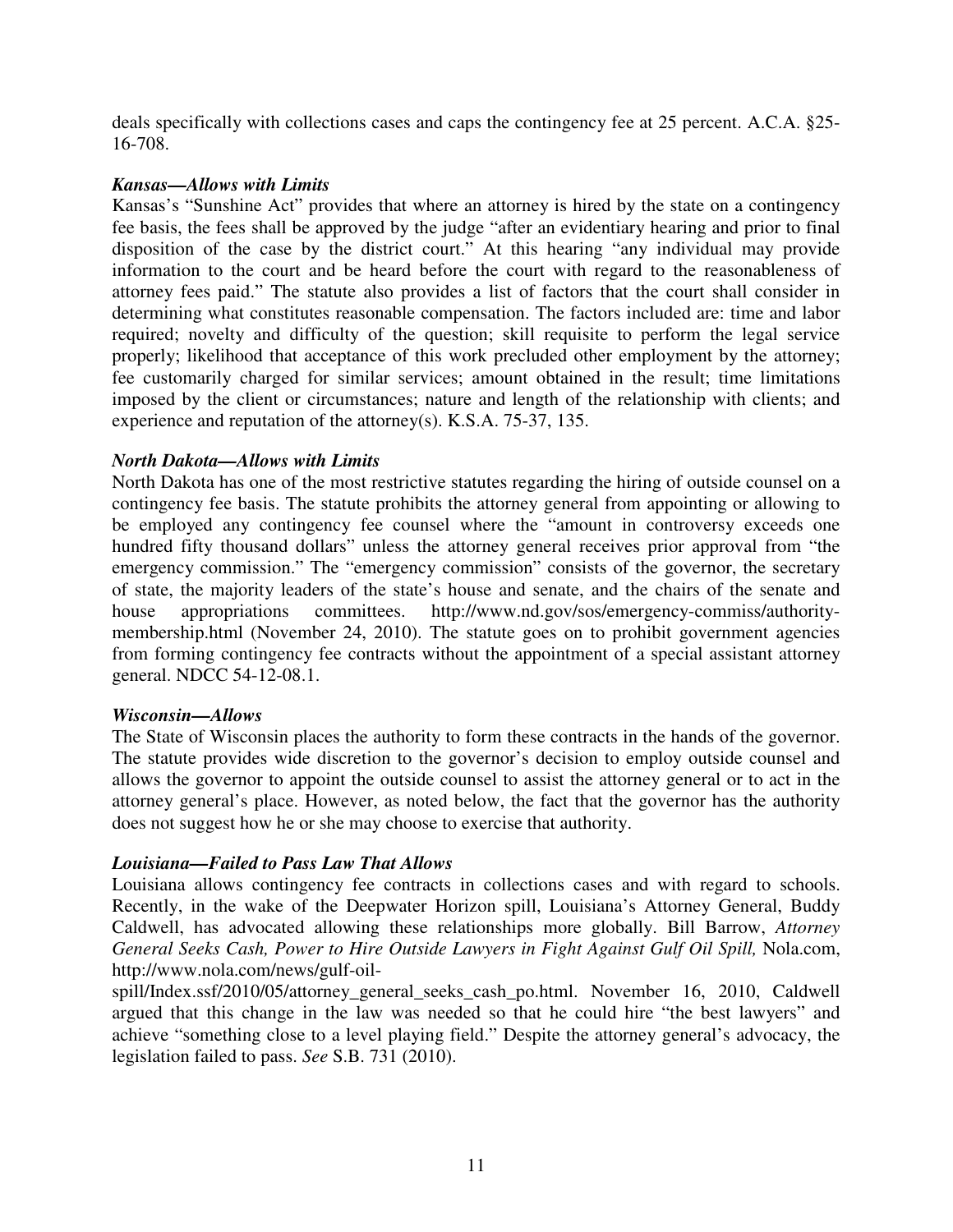#### *Missouri—Recently Passed Law That Allows*

In response to our FOIA request, Missouri did not report any current contingency fee contracts. However, the state did report pending RFPs. Missouri explained that the new RFPs were for assistance in AWP litigation. The state further explained that though it formerly handled all AWP litigation in-house, budget cuts had recently forced changes to the office such that it could no longer afford to bring these cases directly. Accordingly, the state reported that the legislature recently changed the law to allow contingency fee arrangements. *See* S.B. 844; H.B. 1868; V.A.M.S. 37.900. The statute does not reference the retention of outside counsel, let alone on a contingency fee basis. The attorney general's office, however, confirmed that this is the statute that provides them with its newfound legislative authorization.

### **The "Inherent Powers" States**

Most states do not have statutes expressly governing the formation of contingency fee relationships. In these states, however, there is usually a statute that governs the general powers of the attorneys general. The legal justification for the attorneys general in these states to form these relationships is based not upon a statutory authorization but upon the "inherent power" of the office. Thus, because these states have no specific governing legislation, they may be considered generally open to the formation of these relationships on whatever terms they feel are just. Rhode Island is perhaps the best example of a state with no specific legislation governing the formation of contingency fee contracts. When the Rhode Island Supreme Court found that the contingency fee arrangement in the lead paint case was allowed, it did not cite to any statutory authority, but instead noted that "the attorney general is vested with all powers that the office possessed at common law... with all powers inherent at common law," *Rhode Island,* 951 A.2d at 471. The court found that this common law power was sufficient to allow for the retention of contingency fee counsel without additional authorization.

# **Executive Branch Responses/ Policy Responses**

Even in the "inherent powers" states, some executives and courts adopt policies that forbid or severely curtail retention of contingency fee lawyers. The best known policy is the executive order that President George W. Bush entered forbidding the federal government from entering into contingency fee agreements. *See* Exec. Order No. 13433, 72 Fed. Reg. 28441 (May 16, 2007). President Obama's administration has retained this policy. It is, however, important to note that absent legislation on this issue, any future president could repeal this order.

In Wisconsin, the governor is vested with the power to appoint special counsel. *See* Wis, Stat. §14.11. In response to our FOIA request, a representative from Governor Doyle's office reported that the governor does not allow these contracts in Wisconsin. The representative relayed that the governor had been the state's attorney general during the tobacco litigation and that before the state settled with the tobacco industry, a state trial court had ruled that Wisconsin's contingency fee arrangement was unconstitutional. Because the state entered into the MSA, this decision was never challenged. Nonetheless, the governor adopted a policy not to engage contingency fee counsel.

The Colorado Attorney General has urged his fellow attorneys general to use caution when hiring contingency fee counsel and adopted a policy where contingency fee counsel will not be retained where the "state's police power is being asserted." *See* John Suthers, *Avoiding Contingency Fee Land Mines,* Washington Times, December 2, 2010.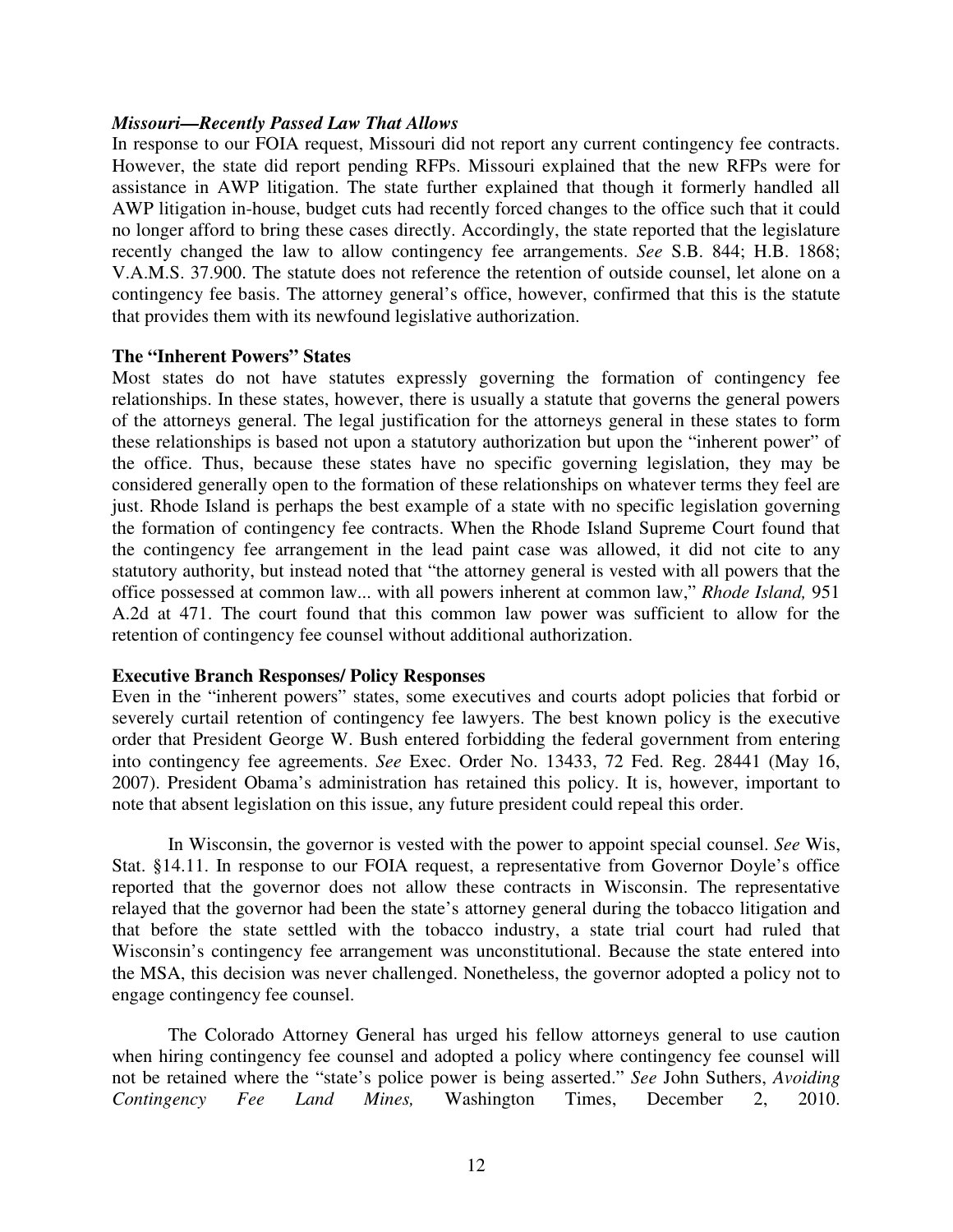http://www.washingtontimes.com/news/2010/dec/2/avoiding-contingency-fee-landmines/ (December 6, 2010). In response to our FOIA request, Attorney General Suthers' office stated that it had not actually engaged any attorneys on a contingency fee basis and that it would only do so where the police power was not in question and where it would be cost prohibitive to develop the required expertise in house.

In New Jersey, the courts adopted a rule that curtails the use of contingency fees, caps the award percentages, and regulates the formation of these relationships. New Jersey's response to our FOIA request indicates that at least one trial court ruled that contingency fee counsel hired by the attorney general must also abide by the court's rule. *See* New Jersey Court Rules 1:27-7.

Finally, even though a state may be authorized by statute to engage contingency fee counsel, the state does not necessarily choose to engage in these relationships. North Dakota allows, albeit with restrictions, contingency fee agreements. Yet, in response to our FOIA, the state replied stating that it does not engage contingency fee lawyers. Likewise, Texas adopted a statute specifically authorizing these relationships, again with restrictions, but a search of the state's contracts did not reveal any contingency fee contracts.

# **The Playing Field Dramatically Shifts When the State, Rather Than a Private Plaintiff, Brings an Action**

For a full appreciation of the importance of these relationships, it is important to understand why the plaintiffs' bar pursues state representation and why there are serious risks to defendants when a private contingency fee attorney is retained to handle an action for the state as opposed to representing a plaintiff in an ordinary private plaintiff tort action.

# **Vague Requirements of What Constitutes a Public Nuisance**

First, although not unique to the context of attorney general suits, many of these cases involve a claim of "public nuisance," which is historically a vague and ill-defined tort. Michael T. Nilan and Peter D. Gray, *Public Nuisance and Product Liability: A Comparison,* Public Nuisance Law (November 16, 2010) http://www.nuisancelaw.com/learn/public-nuisance-product-liability ("public nuisance is 'incapable of any exact or comprehensive definition.'"). The Restatement (Second) of Torts defines a public nuisance as "an unreasonable interference with a right common to the general public." Restatement (Second) of Torts §821B(1). California defines a public nuisance as "one which affects at the same time an entire community or neighborhood, or any considerable number of persons, although the extent of the annoyance or damage inflicted upon individuals may be unequal." West's Ann. Cal. Civ. Code §3480.

This vague definition suffers from two critical weaknesses. First, the elements are largely undefined and open to a significant degree of interpretation. Accordingly, everything from declaring oneself to be a "registered interior designer" (225 ILCS 310/25) to being a traveling sales person (Miss. Code Ann. §19-3-83) to the "uncontrolled breeding of dogs and cats" (McKinney's Agriculture and Markets Law §377-a) has been declared a public nuisance. What constitutes a public nuisance is so open that many states have attempted to wedge product liability suits into public nuisance clothes. Donald G. Gifford, *Impersonating the Legislature: State Attorneys General and* Parens Patriae *Product Litigation,* 49 B.C. L. Rev. 913 (2008).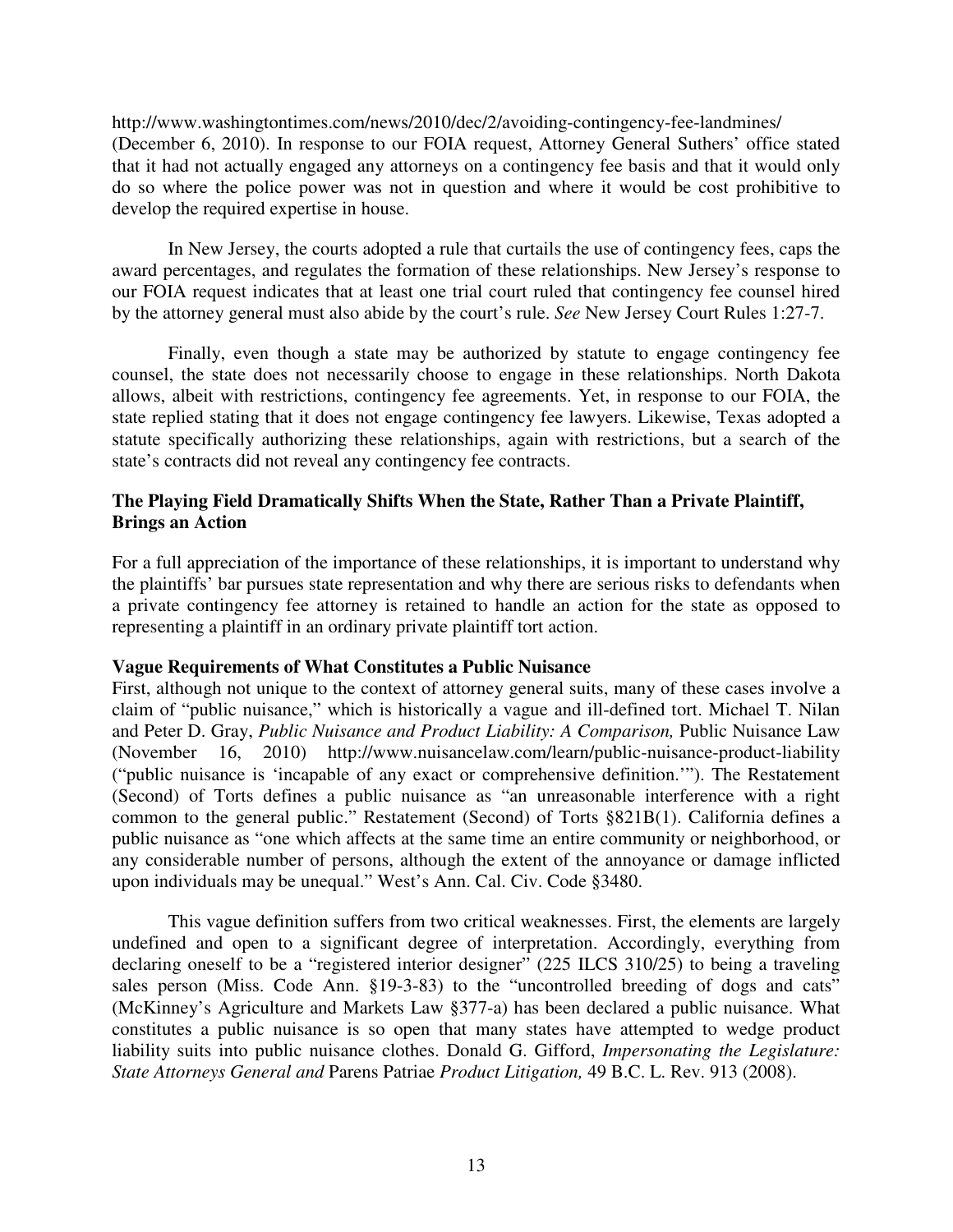The second major weakness in the definition of public nuisance is the amorphous nature of the injured party. To sustain a public nuisance action, the injuries sustained can vary widely. Thus, public nuisance actions do not have the same limiting requirements that class certification provides a defendant in the context of a class action. These protections are absent despite the fact that the number of plaintiffs and total amount in controversy may be even greater when the plaintiff is the state itself.

Moreover, public nuisance suits are most often brought under a theory of *parens patriae. Parens patriae* is doctrine of standing that allows the state to seek relief for damages to a broader range of natural resources "because it does not require state ownership of such resources." *New Mexico v. General Elec. Co.,* 467 F.3d 1223, 1243 n.30 (10th Cir. 2006). Therefore, private contingency fee counsel may be able to bring actions on behalf of the state for harms to property that the state does not even own.

# **The State's Burden of Proof May Be Relaxed**

In addition to often invoking the vague and ill-defined tort of public nuisance, the state enjoys express advantages over the private litigant. There are, however, additional strategic advantages that the contingency fee counsel enjoys as a result of the fact that they represent the states and not a private plaintiff, even though the harm alleged could be identical for both the state and private parties.

# *Recovery Is Not Based on Individual Injuries*

One of the benefits contingency fee counsel enjoy when bringing these cases under a public nuisance theory is that the burden of showing particular injury is relaxed. In a public nuisance action, because a collective right has been harmed or interfered with, the action is not premised upon individual injuries. Michael T. Nilan and Peter D. Gray, *Public Nuisance and Product Liability: A Comparison,* Public Nuisance Law (November 16, 2010) http://www.nuisancelaw. com/learn/public-nuisance-product-liability. If it can be shown that a public right has been infringed, then the whole populous is presumed to have been injured, and not simply individual persons. If a private plaintiff brings a public nuisance claim, he or she must show special injury. Furthermore, the state does not have to overcome the same hurdles as private plaintiffs who seek class certification status.

# *May Not Require a Showing of Culpability*

Similarly, unlike in product liability, a public nuisance claim can fail to allege a defective instrumentality and still be a viable claim. Some jurisdictions do not even "require a demonstration of the defendant's culpability or fault." Michael T. Nilan and Peter D. Gray, *Public Nuisance and Product Liability: A Comparison, Public Nuisance Law (November 16,* 2010).http://www.nuisancelaw.com/learn/public-nuisance-product-liability.

# *Some Typical Defenses Are Unavailable Against the State*

In many states, the state is not subject to certain typical equitable defenses and time limitations. As noted by the Supreme Court, "equitable defenses such as laches... may protect consummated transactions from belated attacks by private parties when it would not be too late for the Government to vindicate the public interest." *California v. American Stores Co.,* 495 U.S. 271, 296 (1990).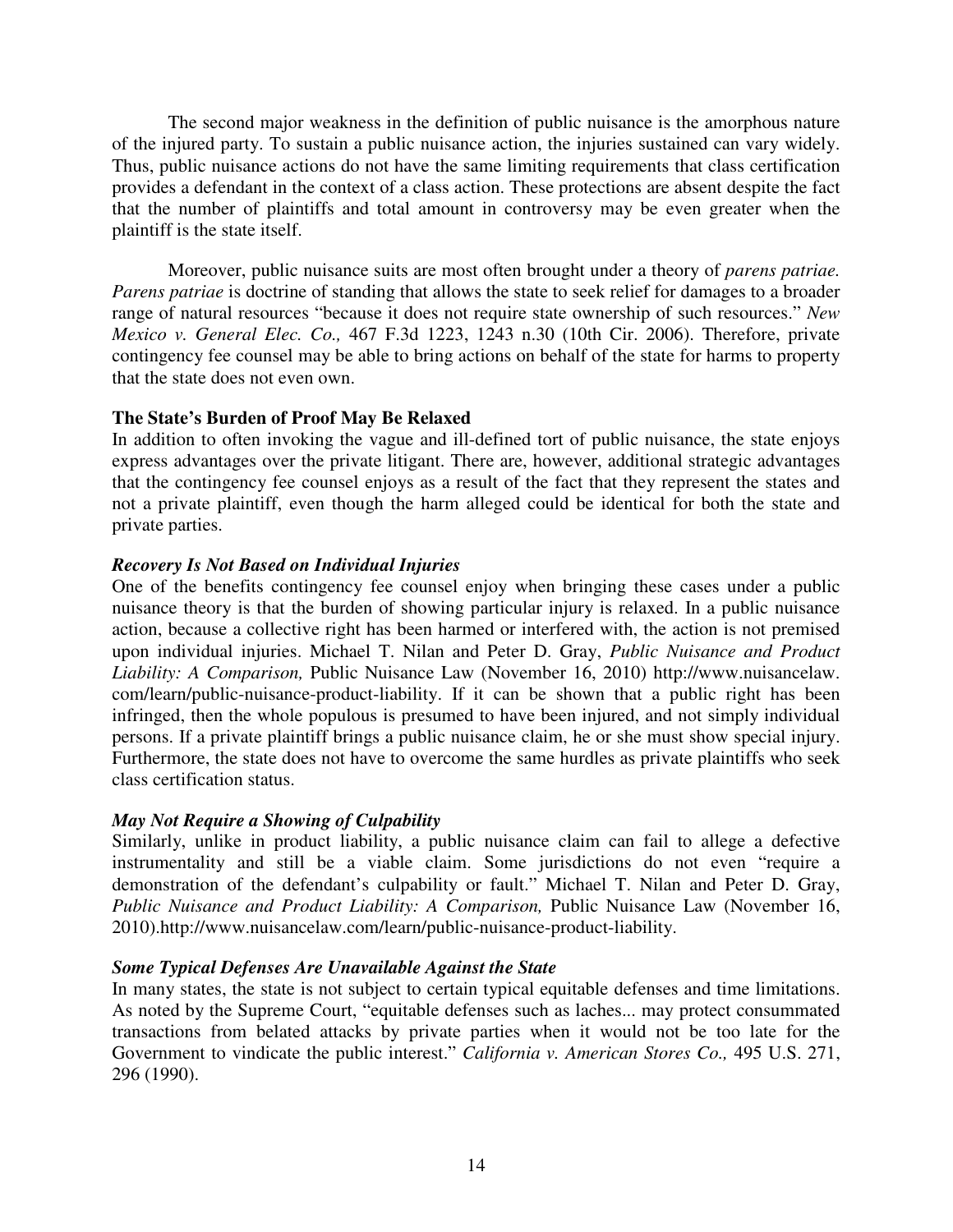Estoppel is another of the defenses that may not be available to a defendant when litigating against the state. As noted by the Oklahoma Supreme Court, the "doctrine of estoppel is not ordinarily applicable to state agencies operating under statutory authority." The court noted that a "more compelling policy or interest must be advanced before estoppel may be invoked against either the state or a public agency." *Strong v. State ex rel. the Oklahoma Police Pension and Retirement Bd.,* 115 P.3d 889, 893-94 (Okla. 2005). *See also, U.S. v. Mendoza,* 445 U.S. 154 (1984) (applying and discussing the doctrine of "nonmutual collateral estoppel"). Therefore, a defendant maybe unable to use estoppel even where a state previously took a contrary position or where the state litigated a similar issue and lost.

Another advantage enjoyed by contingency fee counsel is the elimination of the statute of limitations. Under the doctrine of *nullum tempus occurrit regi (reipublicae),* meaning "time does not run against the republic," a state is exempt from the statute of limitations when it brings suit to protect the public's rights. *See Broselow v. Fisher,* 319 F.3d 605, 608-09 (3d Cir. 2003); and *Commonwealth, ex rel. Corbett v. Citizens Alliance for Better Neighborhoods, Inc.*, 983 A.2d 1274 (Pa, 2009). The elimination of the statute of limitations defense can greatly expand the damages exposure faced by defendants in cases brought by or on behalf of a state.

### **Fees**

Last, but certainly not the least benefit to the plaintiffs' bar, is the likelihood that the private contingency fee lawyer can recover even greater awards when representing the state than he or she could when representing the corresponding private plaintiffs' class. Lieff, Cabraser, Heimann & Bernstein, a plaintiffs' firm that was hired to represent the State of Alaska in its suit against AOL Time Warner, brags on its website that it was able to obtain a verdict for the state that was "50 times more than class members achieved," http://www.lieffcabraser.com/media/ pnc/0/media.600.pdf. In response to our FOIA request, one assistant attorney general in Montana echoed this sentiment stating that he believes that his state is able to negotiate lower contingency fee arrangements than private parties, because the sheer scope of representing the state increases the amount in controversy dramatically. Thus, private contingency fee attorneys can reap greater rewards even though the percentage of recovery is significantly lower.

Though, as described below, the fee structures vary widely, the firms stand to receive far more than their actual expenses. In fact, very few contingency fee contracts tie the fee received to the actual effort expended by the firm. In one sense, these "above cost" recoveries are justifiable because they are designed to reward the plaintiffs' firms for taking the risk of no recovery if the case is lost. In another sense, however, these recoveries are inappropriate as the state is literally taking money away from its citizens and funding potential future litigation that may not be brought on the state's behalf and may not be in the state's best interest.

In addition to the immense scope of state representations, commentators also suggest that companies are more likely to settle suits against states than they are suits against private litigants because state attorneys general wield "disproportionate bargaining power in negotiations arising in *parens patriae* litigation." Few corporations "are capable and willing to risk trial when the plaintiff is a state (or a consortium of state attorneys general operating in concert) that may collect billions of dollars as a result of harms allegedly suffered by millions of its residents." Donald G. Gifford, *Impersonating the Legislature: State Attorneys General and Parens Patriae Product Litigation,* 49 B.C. L. Rev. 913, 915-16 (2008).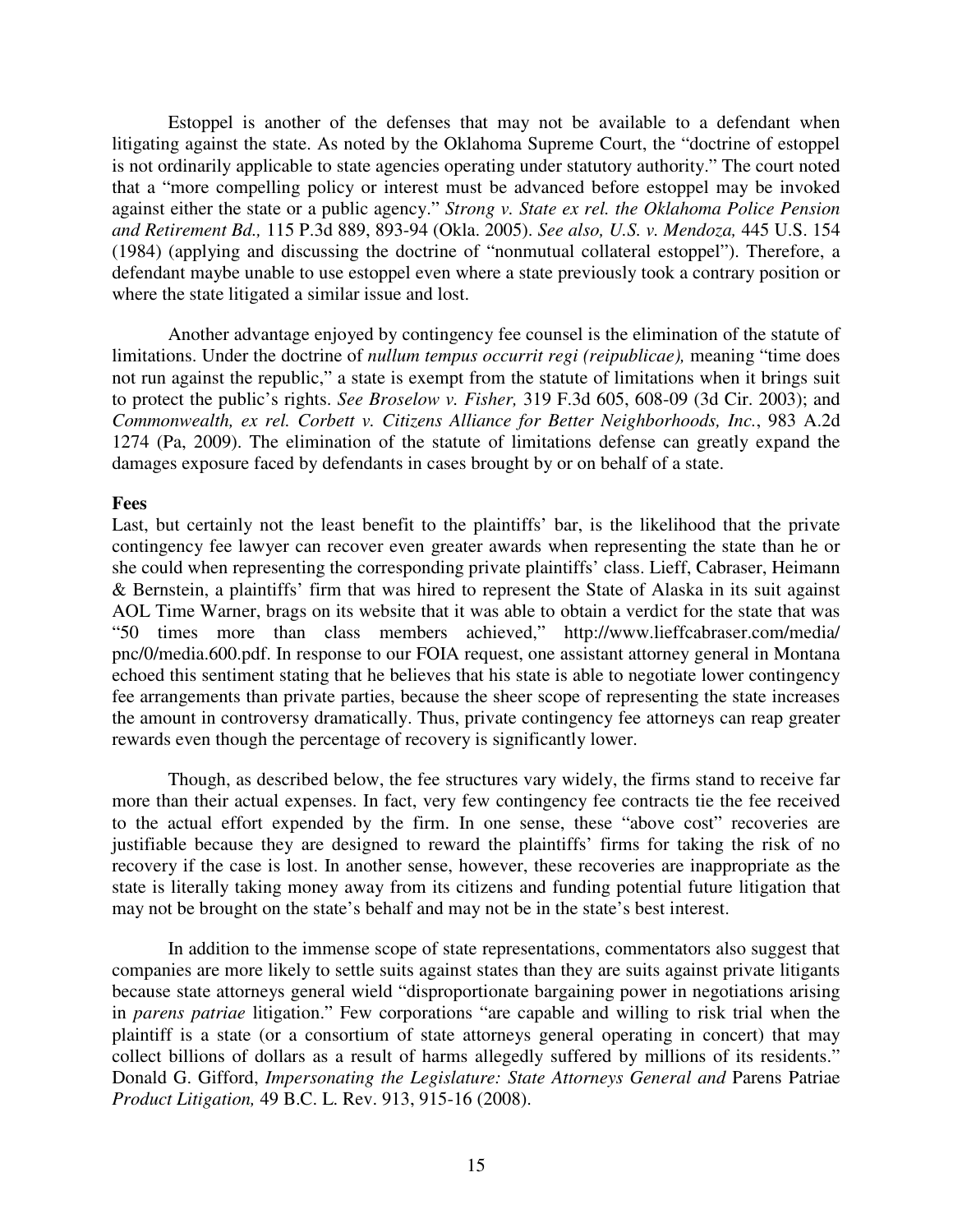#### *The Direct Solicitation of State Business*

Perhaps the value of these cases to the private plaintiffs' bar is best illustrated by the bar's unsolicited pitching of potential cases directly to the states. Often the cases pitched are for "harms" that the state itself has not recognized. In response to our FOIA request, Wisconsin which does not hire contingency fee counsel—reported that it had just conducted a similar public records search for a plaintiffs' firm that was interested in pitching a case to the state. The plaintiffs' attorney claimed to have mined data of state overpayments worth tens of millions of dollars. The plaintiffs' attorney, however, refused to divulge any more information before the state agreed to sign a contingency fee agreement. Further, the authors understand that at meetings conducted by attorney general associations, like the National Association of Attorneys General, plaintiffs' bar representatives regularly pitch their particular suit or services and solicit attorneys general to allow them to bring litigation in the name of the state under contingency fee arrangements.

#### *Modern Contingency Fee Arrangements*

The FOIA responses detailed significant variance in fee arrangements not simply from state to state, but often within the state as well.

In 2004, Alaska hired a firm to sue AOL Time Warner. Under the contract, the firm was entitled to 8.5 percent of any pre-trial recovery and 13.5 percent of any recovery had after trial. In 2007, Alaska hired a different firm to bring a case against Le-Nature's Inc. and Wachovia. In that contract, Alaska agreed to pay between 20 and 33 percent of any recovery. Both low- and high-end awards were on top reimbursement costs.

Mississippi has to a greater extent than any other state embraced the contingency fee litigation model. Mississippi supplied 23 contracts in response to our FOIA request—the next highest state total was New Jersey with 18. The state has moved well beyond the "reasonable fees" it relied upon in the tobacco cases and replaced that fee arrangement with a highly detailed four-tiered fee structure that details the amount of recovery to be had 1) prior to the initiation of litigation; 2) after filing but before the completion of discovery; 3) after completing discovery but before the start of trial; and 4) after the commencement of trial. In addition to the tiers, Mississippi also has a flexible rate within each tier based on the amount of recovery. For sums up to \$25 million, private attorneys are entitled to 15 percent prior to the initiation of litigation and 25 percent after trial commences.

New Mexico, on the other hand, has continued to base its contracts on awards of "reasonable fees." This language does not necessarily constitute a meaningful limitation. New Mexico has the third highest number of cases at 12.

Connecticut disclosed only one case in response to our FOIA request, but commented that there were other cases where there was no contingency fee per se, but that the statute under which the suit was initiated allowed the court to award the private plaintiffs' firms reasonable fees upon successful completion of the action. Connecticut did not consider these to be "contingency fee contracts" because there was no set percentage and the fees did not come from the award itself but as a separate statutorily authorized award.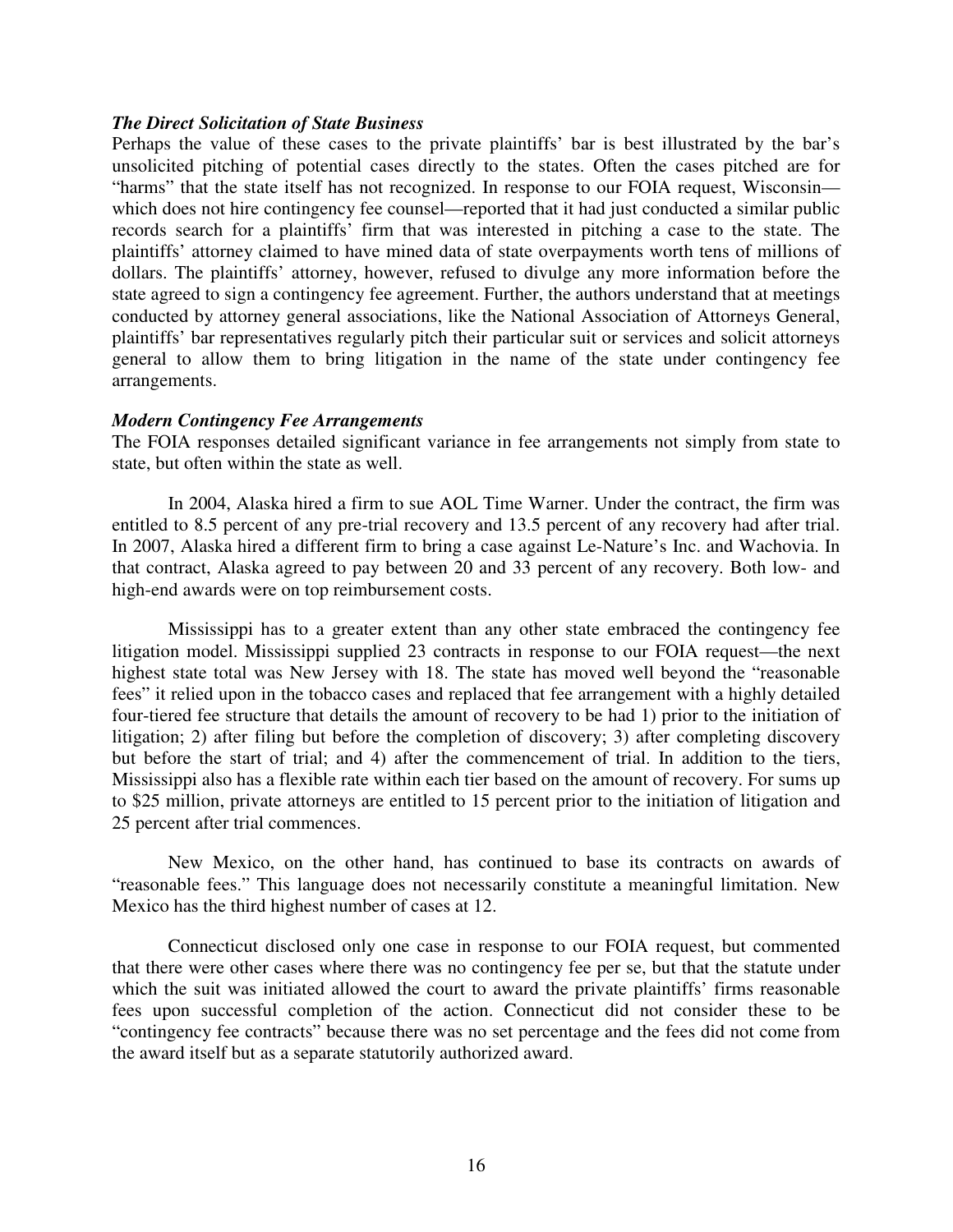#### **Selection and Supervision of Counsel**

One of the most significant problems identified by courts and commentators is the method of selection of private attorneys and the means of supervising them. The FOIA responses we received highlighted some critical problems and deficiencies in the hiring of contingency fee counsel as well as in supervision of the cases brought under these arrangements.

#### **Selection of Contingency Fee Counsel**

Several states provided copies of either their policies or of recent RFPs for the retention of outside counsel. These policies and RFPs underscore the discretion maintained by attorneys general in determining which firm to hire. For instance, an RFP provided by Kansas includes a non-exclusive list of factors to be considered. These factors include cost; adequacy and completeness of the proposal; vendors' understanding of the proposal; compliance with the terms and conditions of the request; experience in providing like services; qualified staff; methodology to accomplish tasks; and response in the format required by the RFP. Thus, of the eight factors provided, only one, cost, is truly an objective measure of the proposal.

Though one candidate may charge significantly less than another, this is not always sufficient to guarantee success. Subjective factors may come into play in the attorney general's selection of counsel. For example, internal emails produced by Alaska demonstrate that a lower fee to the taxpayers does not always translate into being the presumptive front runner for selection. In fact, in one particular case, the most expensive of the three firms under consideration was viewed as the favorite due to trial experience, although all three firms had substantial experience in the area.

Kentucky produced score sheets for a few of its RFP responses. Each bid was judged on a 100 point scale. The "technical" portion constituted 70 of these 100 points and the "cost score" constituted the remaining 30 points. In at least one instance, a firm with a higher cost to the state received a better overall score, and thus the contract. The higher score was the result of the subjective factors that were contained in the "technical" portion of the score sheet. Despite the potential flaws in the RFP process, it has the advantage of having a degree of transparency.

Conversely, some states expressly stated that they do not have any formal process for the selection and retention of outside contingency fee counsel. Montana reported that it has no formal selection process. It defended this choice by stating that it does not use the RFP process because it wants the flexibility to go with the most qualified firm, rather than the lowest bidder.

#### **Supervision of Outside Counsel**

Direct and active supervision is the key factor courts have considered in upholding the legality of these arrangements. Though it is difficult to obtain information regarding the supervision of these cases, anecdotal data exists to suggest that there are problems with supervision.

Vermont produced two contracts where firms were retained on behalf of the state's retirement system to monitor pending securities cases to determine whether there were any cases in which the state should join. The state disclosed that at least one of these agreements resulted in a case being brought on a contingency fee basis. The state explained there was no contract for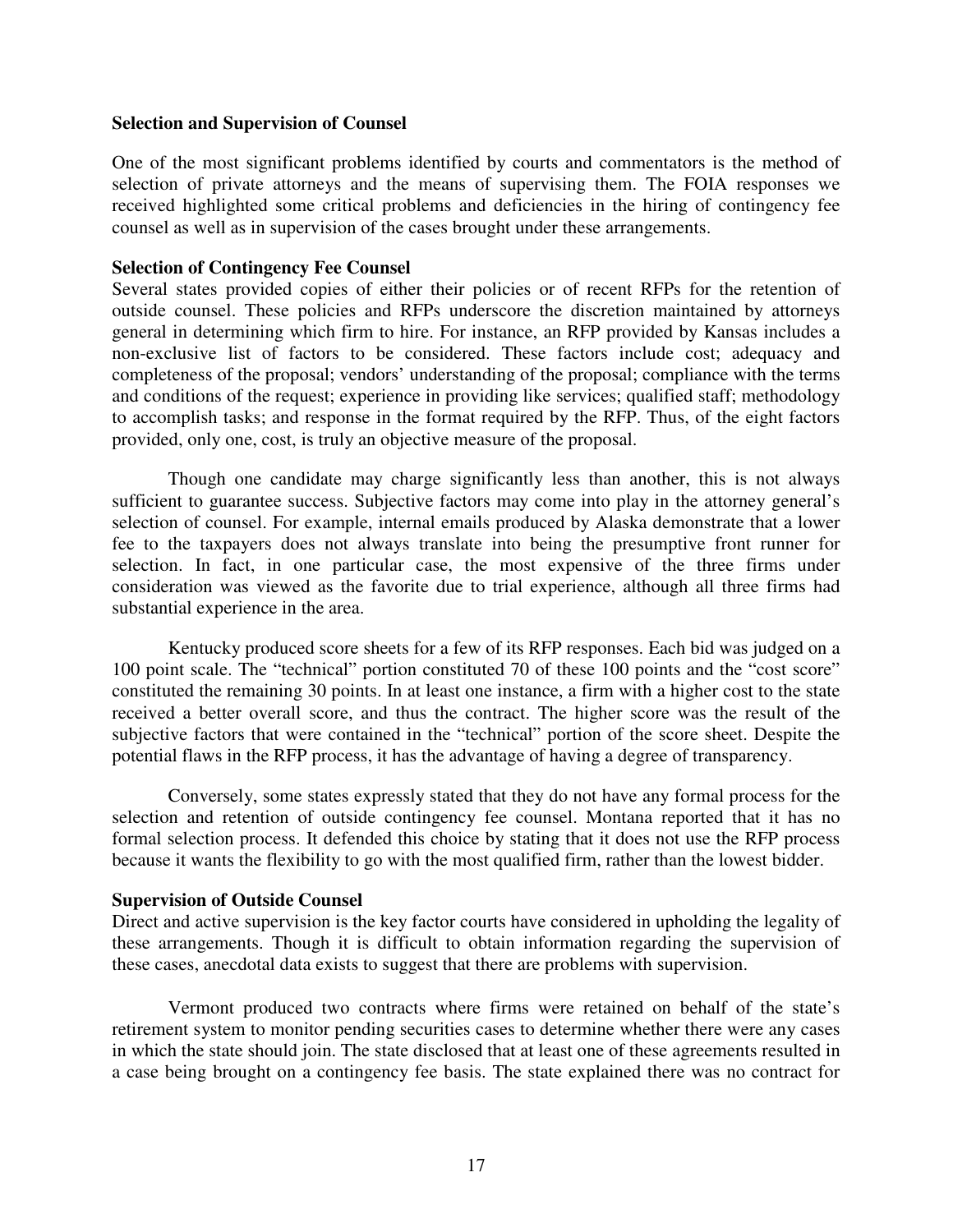this retention. Instead, the state simply joined an existing lawsuit as a plaintiff and agreed to pay no more than 19.9 percent of its recovery to the firm retained.

Additionally, defense attorneys in *Oklahoma v. Tyson Foods* reported very little direct participation of attorneys from the attorney general's office prior to the motion to disqualify the contingency fee counsel. It was further reported that after Tyson argued that the contingency fee arrangement was unconstitutional, there was always someone present from the attorney general's office at depositions, hearings, and eventually at trial. These representatives rarely directly engaged in the discovery or litigation process and appeared primarily to be attending out of obligation. At trial, the attorney general gave a brief opening statement on the first day of trial but then was absent from the courtroom for all but three or four days of the five-month trial.

In the *Santa Clara* case, the California Supreme Court specifically noted two of the contingency fee contracts provided to the court expressly "grant[ed] private counsel 'absolute discretion in the decision of who to sue and who not to sue, if anyone and what theories to plead and what evidence to present.'" *Santa Clara,* 50 Cal. 4th at 45. It was not until the parties got to the court that private counsel offered to amend the agreements to give complete control to the public entities they represented. *Id*.

It is worth noting that not a single contract that was produced in response to our FOIA requests would meet the California Supreme Court's enumerated list of contractual requirements. The best that can be said is that the majority of these contracts contained boilerplate language regarding control of the litigation being vested in the attorney general's office. This boilerplate language is, however, not sufficient to "ensure that public attorneys exercise real rather than illusory control over contingent-fee counsel." *Id.* at 63.

In one instance, however, the sufficiency of the contractual terms could not even be judged. New Hampshire, in response to our FOIA request, reported that they had one contingency fee contract but that they would not disclose it as litigation was pending and "[t]o do so prior to the conclusion of the case... would impose severe prejudice upon the state and its citizens with regard to this pending litigation."

# **Conclusion**

Several commentators have addressed the apparent dichotomy between the "need" to hire private counsel because of their expertise, and the need to show that the attorney general has the expertise to closely supervise the management of the case. The California Supreme Court bypassed this argument by stating that "we decline to assume that private counsel intentionally or negligently will violate the terms of their retention agreements by acting independently and without the consultation of the public-entity attorneys or that public attorneys will delegate their fundamental obligations." *Id.* at 62. This seems to beg the question: Why should citizens assume that fundamental obligations are—or are not—being fulfilled without oversight? At the very least, the authors believe that states should not retain contingency fee lawyers absent some public method for review and confirmation that the public interest is, indeed, being served and that public justice—rather than personal pecuniary gain—is driving the litigation.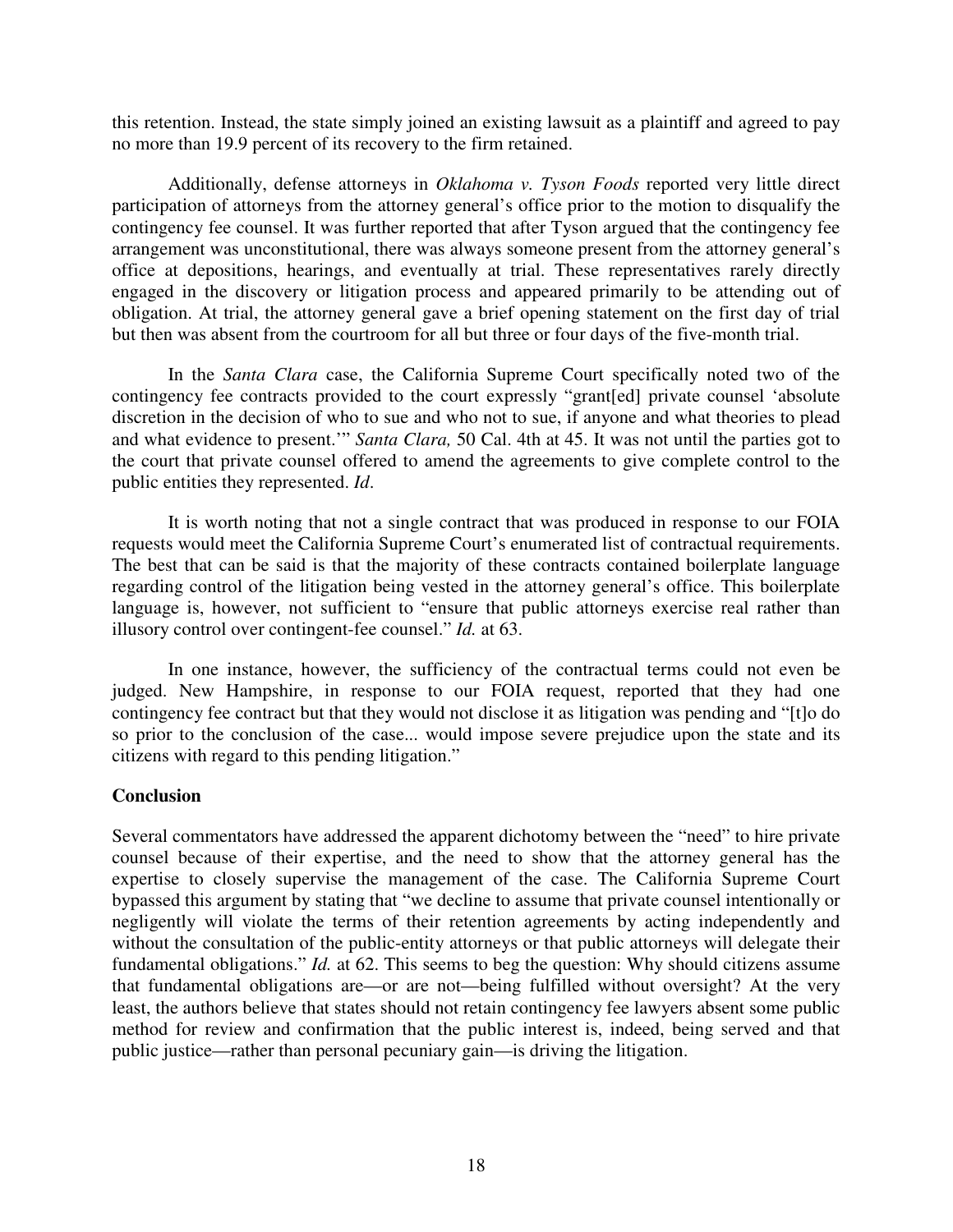It is important to note that our FOIA requests were limited to litigation on the state level. As the *Santa Clara* case demonstrates, there also are cases being brought by city and county attorneys using the contingency fee model. The thousands of pages of responses and dozens of phone calls that the authors received in response to the FOIA requests to the states shed light on a practice that appears to be gaining momentum, but has been the subject of very little scrutiny or oversight to date.

© 2011 DRI. All rights reserved.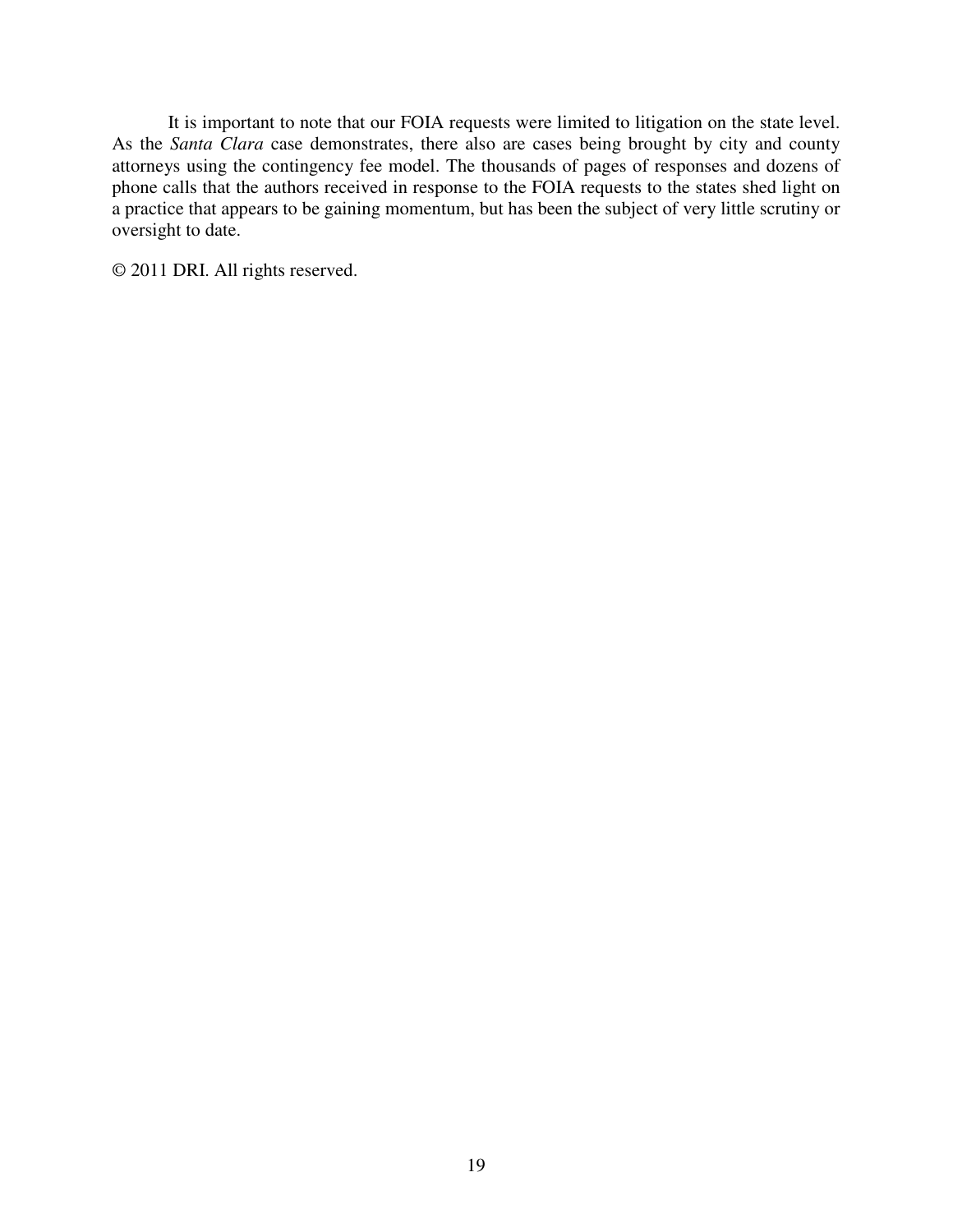**Appendix A. FOIA request sent to state attorneys general** 

October 7, 2010

### **VIA U.S. MAIL**

NAME Attorney General of [STATE] ADDRESS LINE 1 ADDRESS LINE 2

Douglas Ford McMeyer Tel 312.775.0404 Fax 312.655.1501 douglas.mcmeyer@huschblackwell.com

# **RE: REQUEST FOR DOCUMENTS RELATED TO THE STATE OF \_\_\_\_\_\_ HIRING OR CONTRACTING WITH PRIVATE ATTORNEYS ON A CONTINGENCY FEE BASIS.**

Dear NAME:

I am working on a scholarly article that deals with State Attorneys General hiring outside counsel to represent the State or the People of the State on a contingency fee basis. This article is in the public interest and is not related to any litigation or commercial activity.

To aid in drafting this article, I am sending this document request to you to request any and all documents that have to do with the State hiring, retaining, or otherwise contracting with any private counsel to represent the State or the People of the State on a contingency fee basis.

Specific examples of the types of documents I am looking for are:

- documents that identify cases in which the State has hired private counsel on a contingency fee basis including documents that will:
	- identify the types and subject matter of the cases;
	- the firms hired in those cases; and
	- that provide information on the current status of those cases;
- policies regarding the retention and supervision of outside counsel;
- retainer agreements;
- contracts for services; and
- documents relating to the selection of outside counsel including:
	- requests for proposals; and
	- bidding process documents.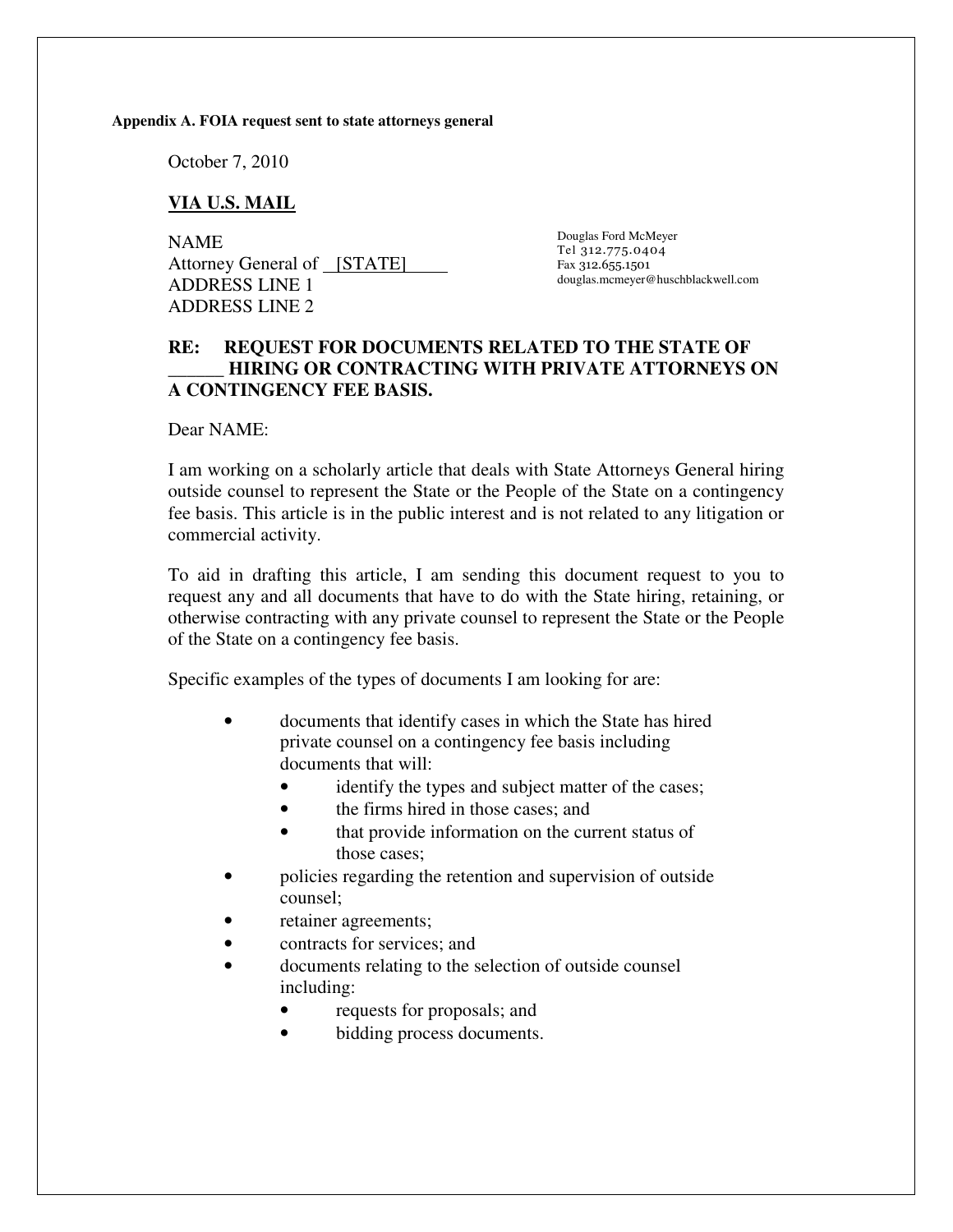October 7, 2010 Page 2

Our intent in requesting these documents is not to burden the State. We are merely trying to gain a greater understanding of these relationships, their frequency, the types of firms being hired, and commonalities in the types of cases.

Please respond to this request within five (5) business days.

I would prefer to receive these documents in an electronic format. You may email them to me at douglas.mcmeyer@huschblackwell.com. If the documents are unavailable in an electronic format, you may mail the copies to my attention at the address above.

Because this article is being written in the public interest and is not associated with any commercial purpose or litigation, we respectfully request that any fees be waived with regard to this request.

If you have any questions or need additional information, I may be reached by telephone at (312) 775-0404 or by email at douglas.mcmeyer@huschblackwell.com

Thank you in advance for your prompt attention to my request.

Sincerely,

Douglas F. McMeyer

DFM:cs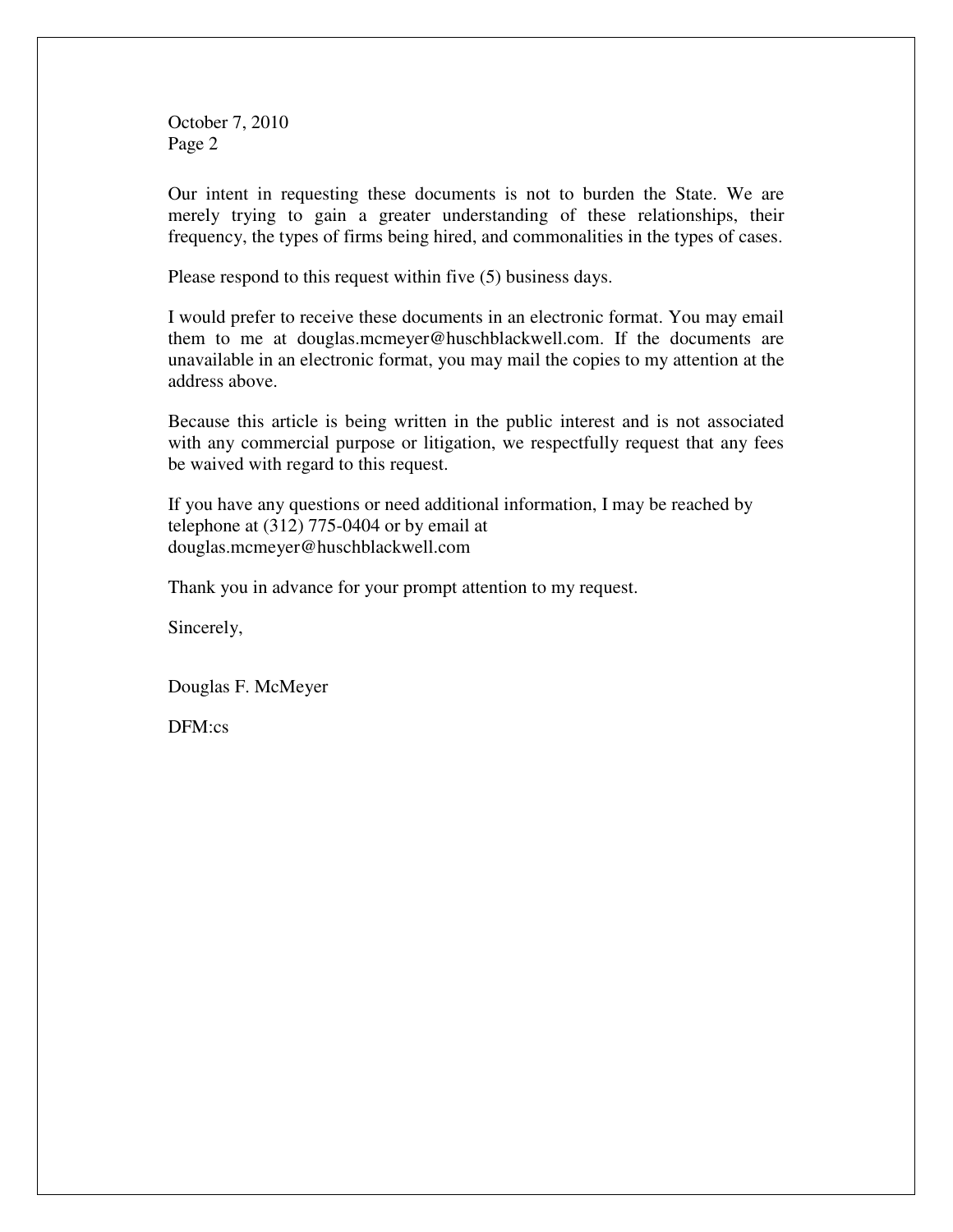# **Appendix B. DRI Master Chart of Contracts**

| <b>State</b>            | <b>Response</b>                     | <b>Legislation/Nature</b>                                                                                                       | <b>Contract</b>                                                                                                                     | <b>Nature of Case</b>                                                                         |
|-------------------------|-------------------------------------|---------------------------------------------------------------------------------------------------------------------------------|-------------------------------------------------------------------------------------------------------------------------------------|-----------------------------------------------------------------------------------------------|
| Alabama                 | Phone                               |                                                                                                                                 | <b>Not Provided</b>                                                                                                                 | <b>AWP</b>                                                                                    |
| Alaska                  | <b>Documents</b><br>Email<br>Phone  |                                                                                                                                 | Contracts: 8<br>Fee Range: 5-33%<br>Special Terms: AG Retains Control                                                               | Actuarial-Malpractice; AWP;<br>Fraudulent-Accounting;<br>Pharmaceuticals; Securities; Tobacco |
| Arizona                 | Email<br>Letter                     | Documents A.R.S. §41-191 Provides<br>authority for contingency fee<br>cases in certain circumstances.                           | Contracts: 9<br>Fee Range: 15-45%<br>Special Terms: State to Pay Hourly Rates If State Terminates<br>Litigation; AG Retains Control | Debt-Collection; Tobacco                                                                      |
| Arkansas                | Email<br>Letter<br>Phone            | Documents A.C.A. §25-16-702 Generally<br>allows with some restrictions;<br>A.C.A. §25-16-708 Authority for<br>collections cases | Contracts: 3<br><b>Only Provided Complaints</b>                                                                                     | Pharmaceuticals                                                                               |
| California              | Letter                              |                                                                                                                                 | State Does Not Engage Contingency Fee Attorneys                                                                                     | n/a                                                                                           |
| Colorado                | Phone                               | C.R.S.A. §13-17-304 Requires<br>monthly billing statements and<br>caps fees at an hourly rate of<br>\$1000                      | State Does Not Currently Engage Any Contingency Fee Attorneys                                                                       | n/a                                                                                           |
| Connecticut             | Letter<br>Phone                     |                                                                                                                                 | Contracts: 5<br><b>Contracts Not Provided</b>                                                                                       | Class-Action; Environmental-<br>Asbestos; Pharmaceuticals; Tobacco                            |
| Delaware                | Letter                              |                                                                                                                                 | State Does Not Engage Contingency Fee Attorneys                                                                                     | n/a                                                                                           |
| District of<br>Columbia | Letter                              |                                                                                                                                 | State Does Not Engage Contingency Fee Attorneys                                                                                     | n/a                                                                                           |
| Florida                 | Email                               |                                                                                                                                 | State Does Not Engage Contingency Fee Attorneys                                                                                     | n/a                                                                                           |
| Georgia                 | Letter<br>Phone                     |                                                                                                                                 | State Only Engages Contingency Fee Attorneys for Collections<br>(not provided)                                                      | n/a                                                                                           |
| Hawaii                  | <b>Documents</b><br>Email<br>Letter |                                                                                                                                 | Contracts: 2<br>Fee Range: 15%<br>Special Terms: Some Caps on Recovery; AG Will Appoint Specific<br>Deputy AGs; AG Retains Control  | AWP; Tobacco                                                                                  |
| Idaho                   | <b>Documents</b><br>Email<br>Letter |                                                                                                                                 | Contracts: 2<br>Fee Range: 15-19%<br>Special Terms: Some Caps on Recovery; AG Retains Control                                       | AWP; Pharmaceuticals; Tobacco                                                                 |
| <b>Illinois</b>         | <b>Documents</b><br>Letter          |                                                                                                                                 | Contracts: 3<br>Fee Range: 6-15%<br>Special Terms: Some Caps on Recovery; AG Retains Control                                        | AWP; Securities; Tobacco                                                                      |
| Indiana                 | <b>Documents</b><br>Letter<br>Phone |                                                                                                                                 | Contracts: 8<br>Fee Range: 5-33.33%<br>Special Terms: Some Caps on Recovery; AG Retains Control                                     | Debt-Collection; Medicaid; Tobacco                                                            |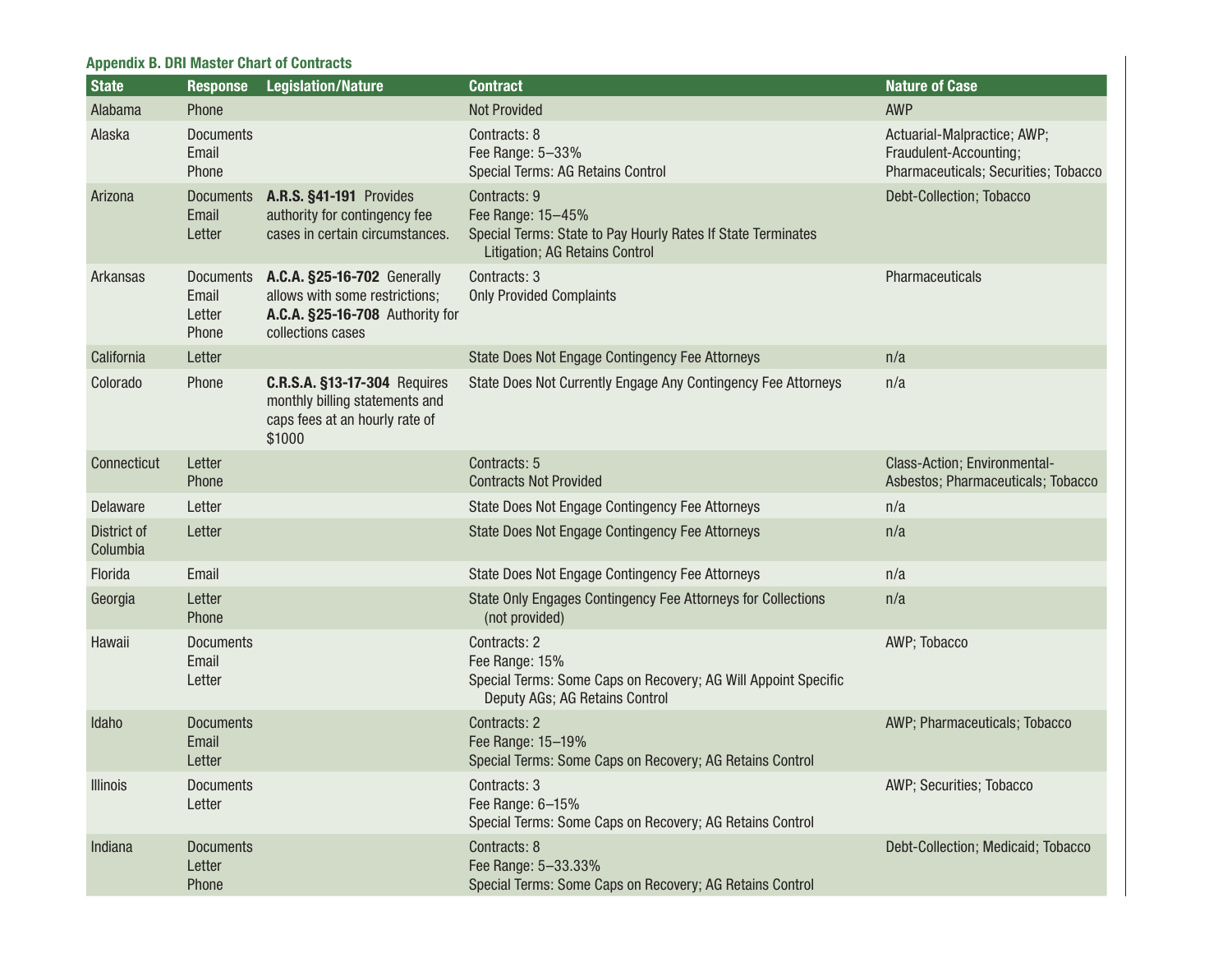| <b>State</b>            | <b>Response</b>                    | <b>Legislation/Nature</b>                                                                                                                                                                                                                                         | <b>Contract</b>                                                                                                         | <b>Nature of Case</b>                                                                                                 |
|-------------------------|------------------------------------|-------------------------------------------------------------------------------------------------------------------------------------------------------------------------------------------------------------------------------------------------------------------|-------------------------------------------------------------------------------------------------------------------------|-----------------------------------------------------------------------------------------------------------------------|
| lowa                    | <b>Documents</b><br>Email<br>Phone |                                                                                                                                                                                                                                                                   | Contracts: 1<br>Fee Range: 5-12%<br>Special Terms: AG Retains Control                                                   | AWP; Tobacco                                                                                                          |
| Kansas                  | Letter                             | Documents K.S.A. 75-37, 135 Provides<br>specific framework for<br>determining the reasonableness<br>of fees.                                                                                                                                                      | Contracts: 2<br>Fee Range: 15%<br>Special Terms: State May Pay Hourly Rates In Some Cases;<br><b>AG Retains Control</b> | AWP; State-Public-Education-<br>Funding; Tobacco                                                                      |
| Kentucky                | <b>Documents</b><br>Email          |                                                                                                                                                                                                                                                                   | Contracts: 3<br>Fee Range: 2-25%<br>Special Terms: AG Retains Control                                                   | AWP; Pharmaceuticals                                                                                                  |
| Louisiana               | Email<br>Letter<br>Phone           | Documents La. R.S. 47:1512 Authority for<br><b>Collections cases;</b><br><b>HB 923 (2010)</b> Provides<br><b>Authority for School Districts</b><br>to hire Counsel regarding<br>tax credits;<br>SB 731 (2010) Failed-<br>would have provided AG<br>the authority. | Contracts: 2<br>Special Terms: Reasonable Fees; AG Retains Control                                                      | Tax-Collection; Tobacco                                                                                               |
| Maine                   | <b>Documents</b><br>Email<br>Phone |                                                                                                                                                                                                                                                                   | Contracts: 2<br><b>Contracts Not Provided</b>                                                                           | Debt-Collection; Personal-Injury                                                                                      |
| Maryland                | Email<br>Phone                     |                                                                                                                                                                                                                                                                   | State Does Not Engage Contingency Fee Attorneys                                                                         | <b>Tobacco</b>                                                                                                        |
| Massachusetts Documents | Email<br>Letter<br>Phone           |                                                                                                                                                                                                                                                                   | Contracts: 8<br><b>Contracts Not Provided</b>                                                                           | <b>Securities</b>                                                                                                     |
| Michigan                | <b>Documents</b><br>Letter         |                                                                                                                                                                                                                                                                   | Contracts: 4<br>Fee Range: 7-25%<br>Special Terms: AG Retains Control                                                   | Debt-Collection; Environmental;<br><b>Pharmaceuticals; Securities</b>                                                 |
| Minnesota               | Letter                             |                                                                                                                                                                                                                                                                   | State Does Not Engage Contingency Fee Attorneys                                                                         | n/a                                                                                                                   |
| Mississippi             | <b>Documents</b><br>Phone          |                                                                                                                                                                                                                                                                   | Contracts: 23<br>Fee Range: 1–25%<br>Special Terms: AG Retains Control                                                  | Accounting-Fraud; Antitrust;<br>AWP; Insurance-Claims; Natural-<br>Resources; Pharmaceuticals;<br>Securities; Tobacco |
| Missouri                | Letter                             | <b>V.A.M.S. 37.900 Does not</b><br>specifically metion outside<br>counsel or contigency-fee<br>arrangements, but AG identified<br>as source of authority.                                                                                                         | <b>No Contracts Provided</b><br>Provided Copies of 3 pending RFPs                                                       | <b>AWP</b>                                                                                                            |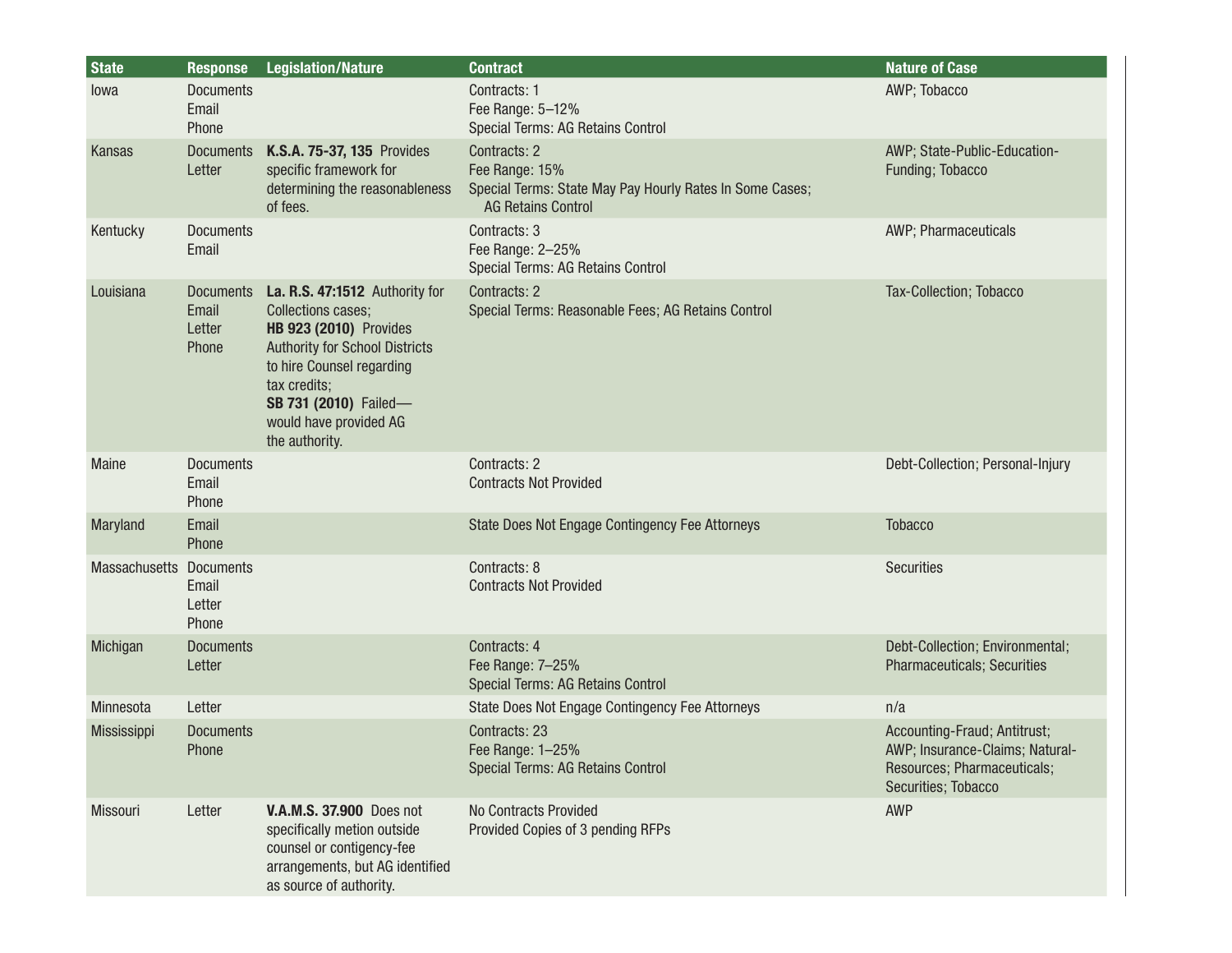| <b>State</b>            | <b>Response</b>                     | <b>Legislation/Nature</b>                                                                                                                                                                                                                                           | <b>Contract</b>                                                                                                                                               | <b>Nature of Case</b>                           |
|-------------------------|-------------------------------------|---------------------------------------------------------------------------------------------------------------------------------------------------------------------------------------------------------------------------------------------------------------------|---------------------------------------------------------------------------------------------------------------------------------------------------------------|-------------------------------------------------|
| Montana                 | Phone                               |                                                                                                                                                                                                                                                                     | Contracts: ?<br>Fee Range: 20-33.33% (?)<br>Special Terms: AG Retains Control                                                                                 | AWP; Employee-Benefits; Tobacco                 |
| Nebraska                | <b>Documents</b><br>Letter          | <b>Neb. Rev. St. §73-</b><br>204 Generally allows<br>contingency-fee arrangements<br>with notice and proper<br>authorization                                                                                                                                        | Contracts: 1<br>Fee Range: 20-30%<br>Special Terms: AG Retains Control                                                                                        | <b>Securities</b>                               |
| Nevada                  | <b>Documents</b><br>Email<br>Letter |                                                                                                                                                                                                                                                                     | Contracts: 3<br>Fee Range: 10-15%<br>Special Terms: AG Retains Control                                                                                        | Deceptive-Lending; Pharmaceuticals              |
| <b>New</b><br>Hampshire | Letter                              |                                                                                                                                                                                                                                                                     | Contracts: 1<br><b>Contract Not Provided-Claimed Privilege</b>                                                                                                | Environmental                                   |
| New Jersey              | <b>Documents</b><br>Email<br>Phone  | NJ Court Rule 1:21-7 Governs<br>the formation of contigency-<br>fee agreements and caps award<br>percentages based on ranges of<br>recovery. Provides all awards in<br>suits with greater than \$2 million<br>sought or recovered must be<br>approved by the court. | Contracts: 18<br>Fee Range: 2-25%; Hourly Rates Contingent on Successful Litigation<br>Special Terms: Some Caps on Recovery; AG Retains Control               | Environmental- Monitoring;<br><b>Securities</b> |
| <b>New Mexico</b>       | <b>Documents</b><br>Letter          |                                                                                                                                                                                                                                                                     | Contracts: 12<br>Special Terms: AG Will Support Claims for Reimbursement to the Court; Securities-Monitoring; Tobacco<br><b>AG Retains Control</b>            | Environmental; Pharmaceuticals;                 |
| <b>New York</b>         | Letter                              |                                                                                                                                                                                                                                                                     | <b>States Does Not Engage Contingency Fee Attorneys</b>                                                                                                       | n/a                                             |
| North Carolina          | Email                               |                                                                                                                                                                                                                                                                     | State Reports No Contracts Since 2001                                                                                                                         | n/a                                             |
| North Dakota            | Letter                              | <b>NDCC, §54-12-08.1 Places</b><br>strict limits on the retention of<br>contingency-fee counsel                                                                                                                                                                     | State Does Not Engage Contingency Fee Attorneys                                                                                                               | n/a                                             |
| <b>Ohio</b>             | Phone                               |                                                                                                                                                                                                                                                                     | <b>Not Provided</b>                                                                                                                                           | Debt-Collection;<br>Securities-Monitoring       |
| <b>Oklahoma</b>         | <b>No</b><br>Response               |                                                                                                                                                                                                                                                                     | <b>Contracts Not Provided</b><br>Fee Range: 33.33-50%                                                                                                         | Environmental                                   |
| Oregon                  | <b>Documents</b><br>Email<br>Letter |                                                                                                                                                                                                                                                                     | Contracts: 6<br>Fee Range: 10-33%<br>Special Terms: AG Retains Control                                                                                        | Antitrust; Securities;                          |
| Pennsylvania            | <b>Documents</b><br>Letter<br>Phone |                                                                                                                                                                                                                                                                     | Contracts: ? (Provided a Sample Set)<br>Fee Range: 15-25%<br>Special Terms: Some Caps on Recovery; AG Will Appoint Specific<br>Deputy AGs; AG Retains Control | AWP; Pharmaceuticals; Tobacco                   |